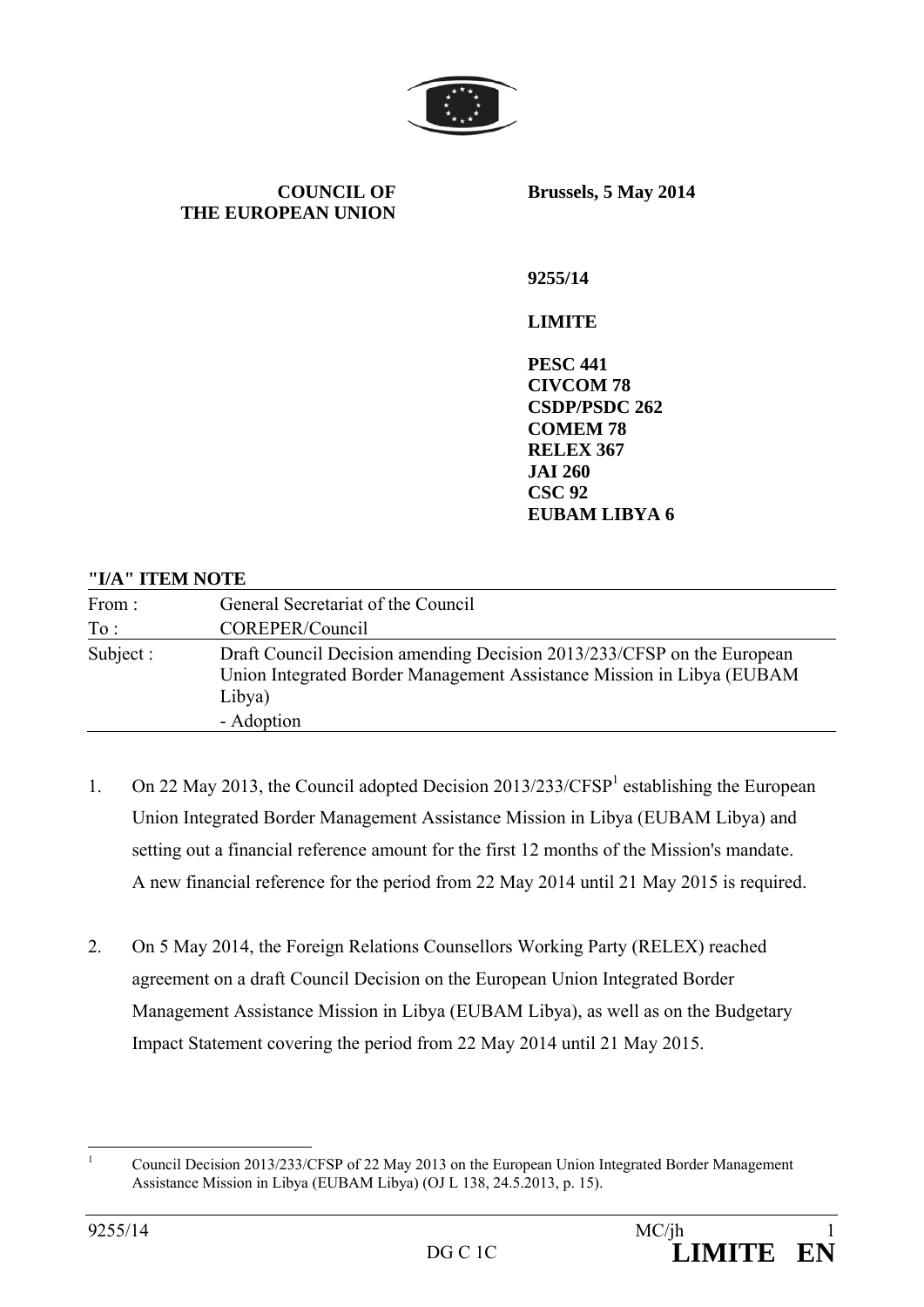- 3. During discussions, RELEX took note of the confirmation by FPI and CPCC that the launch of the procurement procedures which could be affected by the outcome of the Strategic Review, and notably those related to the level of staffing of the Mission, will be postponed until the approval of the Strategic Review.
- 4. RELEX will reassess the appropriateness of the relevant budget lines upon completion of the Strategic Review.
- 5. In the light of the foregoing, COREPER is invited to:
	- confirm the agreement on the draft Council Decision and the Budgetary Impact Statement related to it as set out in the Annex to this note;
	- decide to publish the Council Decision in the Official Journal;
	- recommend to the Council to adopt the draft Council Decision amending Decision 2013/233/CFSP on the European Union Integrated Border Management Assistance Mission in Libya (EUBAM Libya), as set out, after finalisation of the text by the legal/linguistic experts, in document 8995/14.

 $\overline{\phantom{a}}$  , we can also the contract of  $\overline{\phantom{a}}$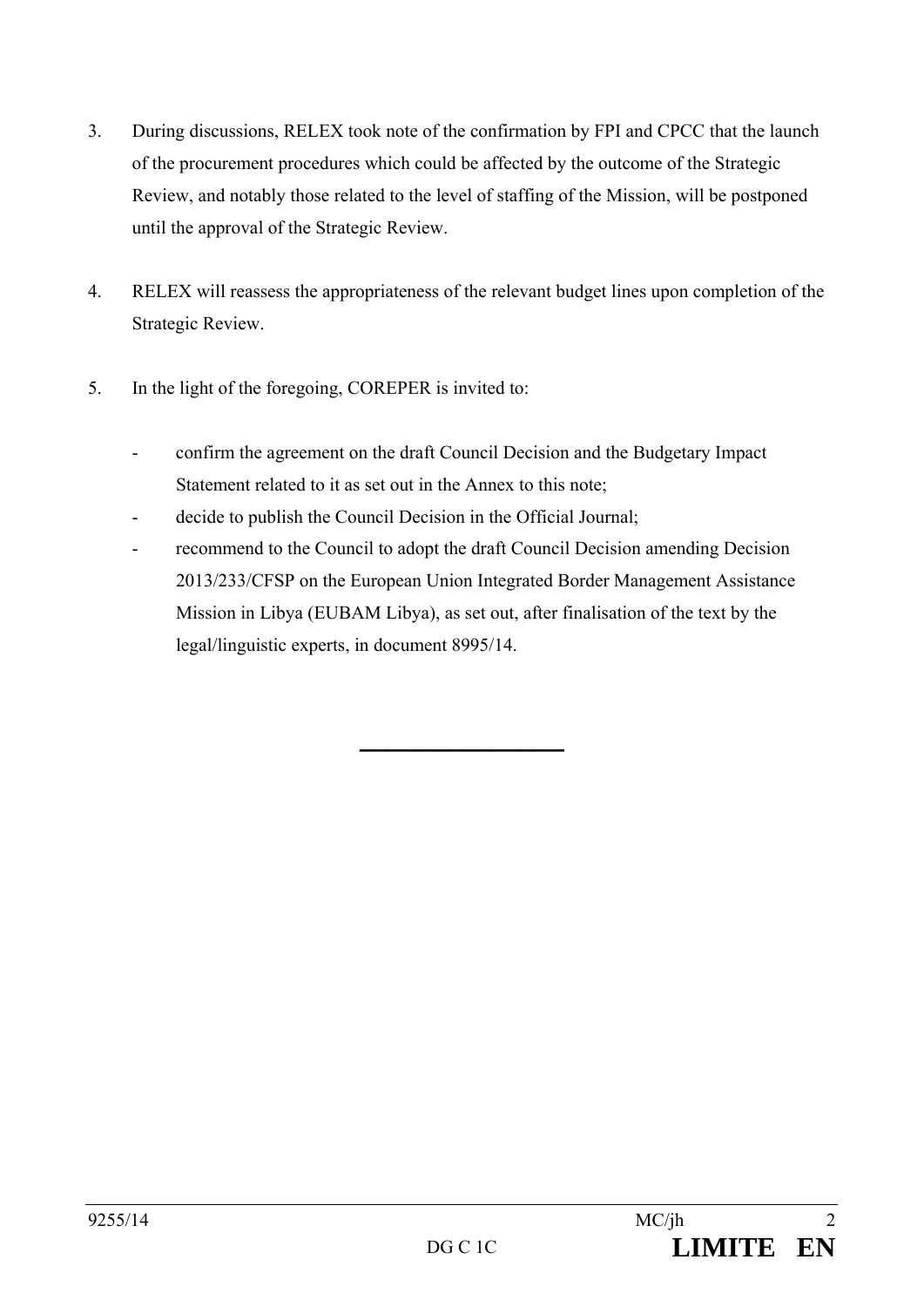### **BUDGETARY IMPACT STATEMENT**

#### **POLICY AREA: EXTERNAL RELATIONS**

**ACTIVITY: COMMON FOREIGN AND SECURITY POLICY**

**COUNCIL DECISION 2014/XX/CSFP OF XX/XX/2014 AMENDING COUNCIL DECISION 2013/233/CFSP OF 22 MAY 2013 ON THE EUROPEAN UNION MISSION IN LIBYA – EUBAM LIBYA**

#### **1. BUDGET LINE(S) CONCERNED + HEADING(S)**

19.03 01 04 Other crisis management measures and operations

### **2. LEGAL BASIS**

Treaty on European Union, in particular Articles 28, 42(4) and 43(2).

Treaty on the Functioning of the European Union, in particular Article 317.

The EU funds allocated to this action shall be implemented by the Special Adviser according to Regulation (EU, EURATOM) No 966/2012 of the European Parliament and the Council of 25 October 2012 on the financial rules applicable to the general budget of the Union, in particular Part I Titles V and VI and Part II Title IV; and to Commission Delegated Regulation (EU) 1268/2012 of 29 October 2012 on the rules of application of Regulation 966/2012, in particular Part I titles V and VI and Part Two title II"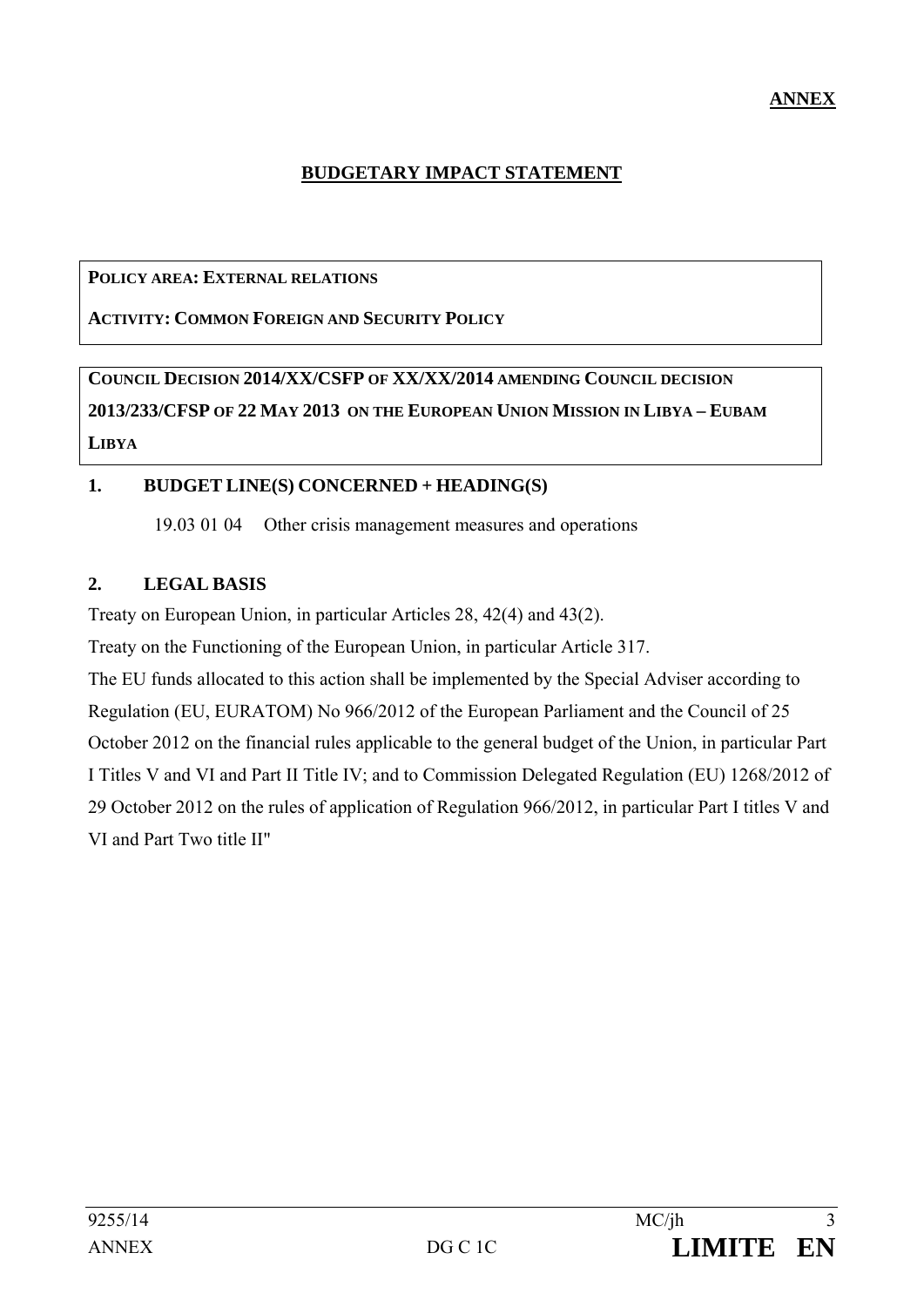# **3. OVERALL FIGURES FOR THE FINANCIAL YEAR (IN EUROS)**

#### **3.a. - Current year**

|                            |            | <b>Commitments</b> | <b>Payments</b> |
|----------------------------|------------|--------------------|-----------------|
| Initial appropriation      |            | 65,619,000.00      | 75,750,000.00   |
| for the financial year     |            |                    |                 |
| Supplementary              |            | $\boldsymbol{0}$   | $\theta$        |
| budgets                    |            |                    |                 |
| Transfers                  |            | $\boldsymbol{0}$   | $\theta$        |
| <b>Total appropriation</b> |            | 65,619,000.00      | 75,750,000.00   |
| Utilisation at             | 25/04/2014 | $\overline{0}$     | $\theta$        |
| Balance available          |            | 65,619,000.00      | 75,750,000.00   |
| <b>Total for the</b>       |            |                    |                 |
| measure proposed           |            | 23,969,214.29      | 12,780,994      |
|                            |            |                    |                 |

#### ◘ **3.b. - Carryovers**

|                      |            | <b>Commitments</b> | <b>Payments</b>    |
|----------------------|------------|--------------------|--------------------|
| <b>Carryovers</b>    |            | 7,730,785.71       | 6,984,019.57       |
| Utilisation at       | 14/04/2014 | $5,500,000.00$ (1) | $6,984,019.57$ (2) |
| Balance available    |            | 2,230,785.71       |                    |
| <b>Total for the</b> |            | 2,230,785.71       |                    |
| measure proposed     |            |                    |                    |

(1) Provision for EUCAP MALI

(2) Includes actual expenses plus provision for EUCAP MALI

# **4. DESCRIPTION OF THE ACTION**

The strategic objective of EUBAM Libya is to support the Libyan authorities to develop capacity for enhancing the security of their borders in the short term and to develop a broader strategic integrated border management (IBM) concept in the longer term.

In accordance with Article 3 of Council Decision 2013/233/CFSP of 22 May 2013, EUBAM Libya shall :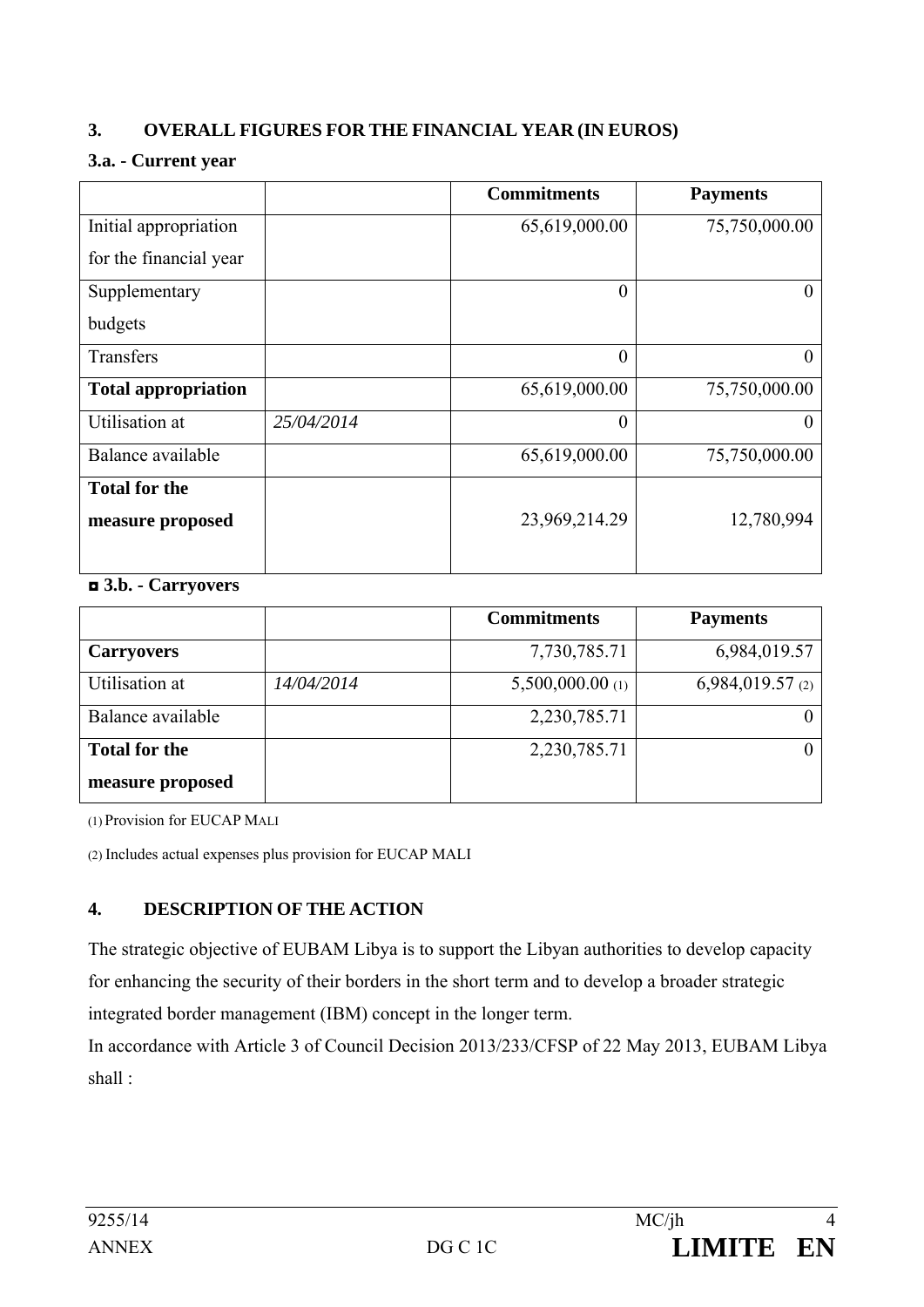a) through training and mentoring, support Libyan authorities in strengthening the border services, including search and rescue, in accordance with international standards and best practices

b) advise the Libyan authorities on the development of a Libyan national IBM strategy;

c) support the Libyan authorities in strengthening their institutional operational capabilities.

The Mission shall not carry out any executive function.

EUBAM Libya will have a project capability to identify and implement projects. Additionally, EUBAM Libya may, as appropriate, coordinate, facilitate and provide advice on projects implemented by Member States and third States under their responsibility in areas related to EUBAM Libya and in support of its objectives.

The Mission will be funded by EU financial contribution and contributions in kind by Member States as follows:

| Financial Contributions (in $\Theta$ )                                                | 2014              |
|---------------------------------------------------------------------------------------|-------------------|
| <b>EU Contribution:</b><br><b>Bilateral contributions by Member</b><br><b>States:</b> | 26,200,000<br>n/a |
| <b>TOTAL</b>                                                                          | 26,200,000        |

| <b>Contributions in Kind</b>             |                                             |
|------------------------------------------|---------------------------------------------|
| <b>EU Member States and Institutions</b> | EU Member States: Up to 82 seconded experts |
|                                          | Up to 8 visiting experts                    |
|                                          |                                             |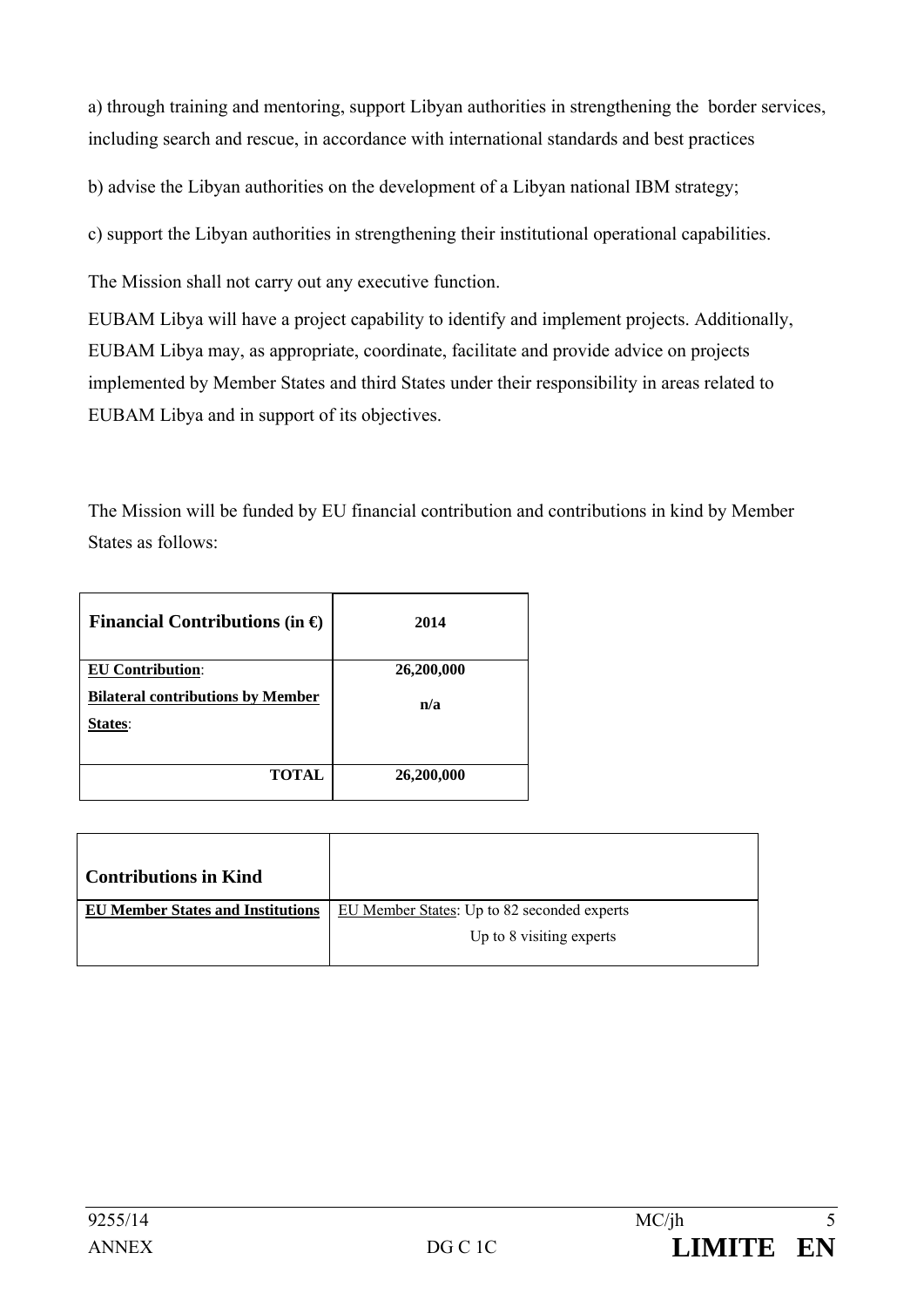### **5. METHOD OF CALCULATION ADOPTED**

#### **5.1 Calculation of main costs by heading**

#### **5.1.1 Personnel costs (€8,288,478)**

The project team shall consist of a Head of Mission, 82 Seconded Staff, 28 International Contracted Staff and 49 Local Staff.

Calculation of personnel costs by the measure envisaged is pending on the conclusions of the discussions between the Commission and Council on the application of the Communication of 26 June 2012. These discussions are on-going at the moment of preparing this BIS. In order to ensure business continuity, the amount for salaries in this BIS has been calculated in accordance with grades and pay scales under the existing employment conditions. This is without prejudice to the outcome of the discussions in the Council on the future employment conditions to be applied to CFSP operations.

A vacancy ratio of 10% for international contracted/seconded and local staff has been applied.

#### **5.1.1.1. Head of Mission (€266,108)**

Head of Mission: 12 months x 21,500.00  $\epsilon$  month (gross salary) = 258,000  $\epsilon$ . The remuneration **of the Head of Mission corresponds to the basic salary of the grade AD 14, step1, as laid down in Article 66 of the EC Staff Regulations. The remuneration includes expatriation allowance of 16 % and other applicable allowances as per the Staff Regulations:** 

| Basic salary                  | 13,216.49 |
|-------------------------------|-----------|
| Household allowance           | 434.85    |
|                               |           |
| Children allowance            | 0.00      |
| School allowance:             | 0.00      |
| <b>Expatriation allowance</b> | 2,184.21  |
| Complementary allowance       | 1,189.02  |
| Hardship allowance            | 4,161.58  |
| Margin for indexation         | 313.85    |
|                               | 21,500.00 |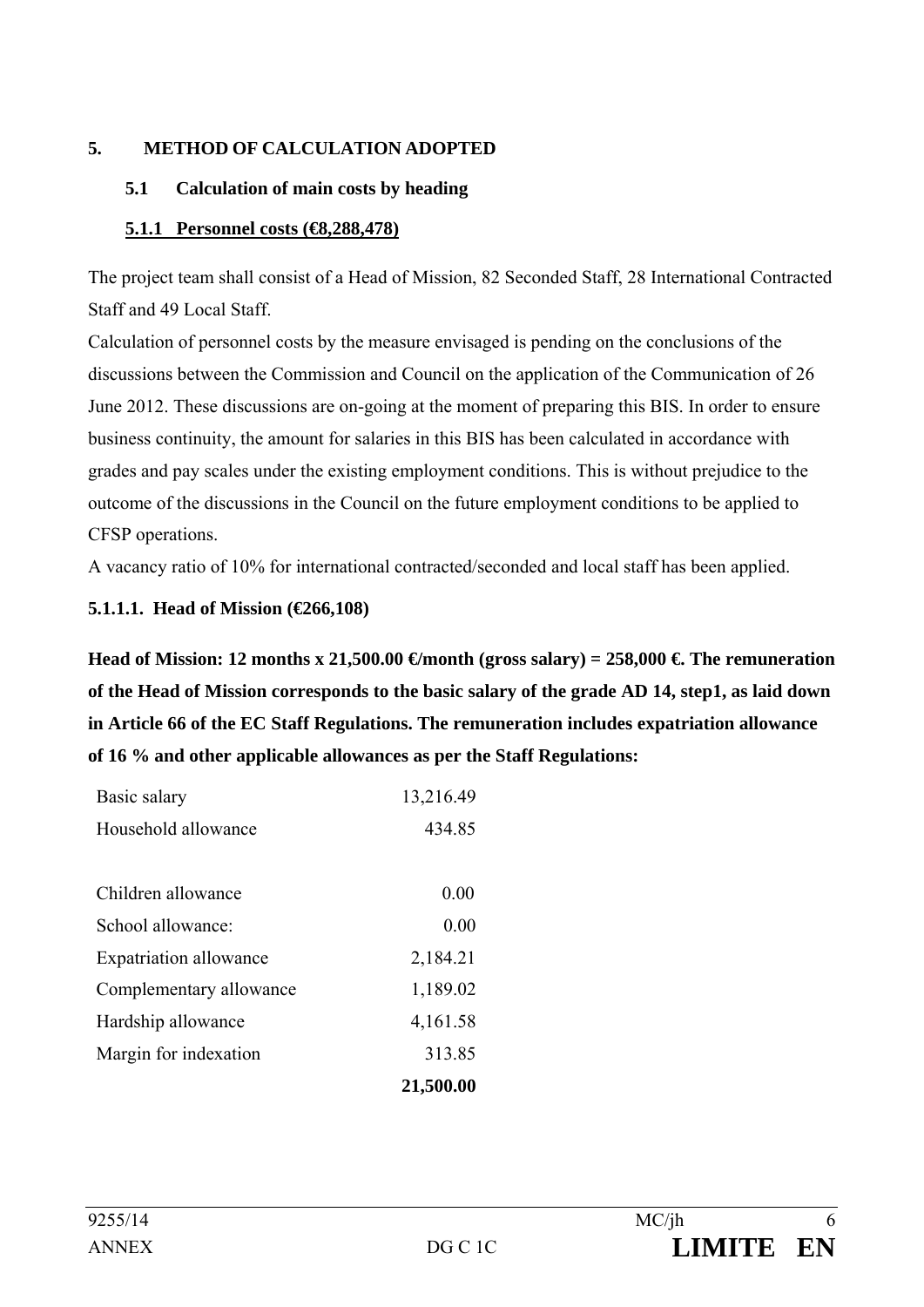The monthly remuneration of the HoM has been calculated up to  $21,500 \in \mathbb{I}$  is includes a **margin for possible salary adaptation. The budget includes in addition provisions to cover the removal allowance and the travel costs to take up/leave the office** 

| <b>Budget line</b> | Description                     | Concept                                                                                                                                                                                                                                 | Quantity | Unit cost              | <b>Units</b> | Total     |
|--------------------|---------------------------------|-----------------------------------------------------------------------------------------------------------------------------------------------------------------------------------------------------------------------------------------|----------|------------------------|--------------|-----------|
|                    | <b>HEADING 1 - PERSONNEL</b>    |                                                                                                                                                                                                                                         |          | <b>TOTAL HEADING 1</b> |              | 8,288,478 |
|                    | 1.1 HoM/Special adviser         |                                                                                                                                                                                                                                         |          |                        |              |           |
| 1.1.0              | Monthly salary                  | Contract (Grade AD 14/1, incl. relevant allowances)                                                                                                                                                                                     | 12       | 21,500                 |              | 258,000   |
| 1.1.1              | Removal allowance               | 50% of one monthly basic gross salary upon taking of office and upon<br>termination of service or death (lump sum)50% of one monthly basic gross<br>salary upon taking of office and upon termination of service or death (lump<br>sum) |          | 6.608                  |              | 6,608     |
| 1.1.2              | Travel related to taking office | Air ticket to take up the position                                                                                                                                                                                                      |          | 1,500                  |              | 1,500     |
|                    |                                 |                                                                                                                                                                                                                                         |          | Subtotal               |              | 266,108   |
|                    |                                 |                                                                                                                                                                                                                                         |          |                        |              |           |

# **5.1.1.2. Internationally contracted staff (€2,836,571)**

All posts shall be open to seconded candidates. Preference is given to seconded candidates in accordance with the Force Generation Guidelines. The salary, high risk insurance, daily allowances, removal and travel allowances of the international contracted staff are covered by the budget of the mandate.

The allowances are calculated in accordance with the guidelines approved by the Council on 30.04.2013.

The daily subsistence allowances for international staff are composed of three elements: per diem, hardship allowance and risk allowance, being  $\epsilon$ 99.09,  $\epsilon$ 25 and  $\epsilon$ 35 (for high risk) respectively. Salaries are calculated according to current expenditure and job descriptions requirements.

### **Calculations are as follows:**

- **20 ICS 365 days \* €159.09 \* 20 staff = €1.161.357**
- **7 ICS 328 days \* €159.09 \* 7 staff = €365.271**
- **1 ICS 266 days \*€159.09 \* 1 staff = €42.318**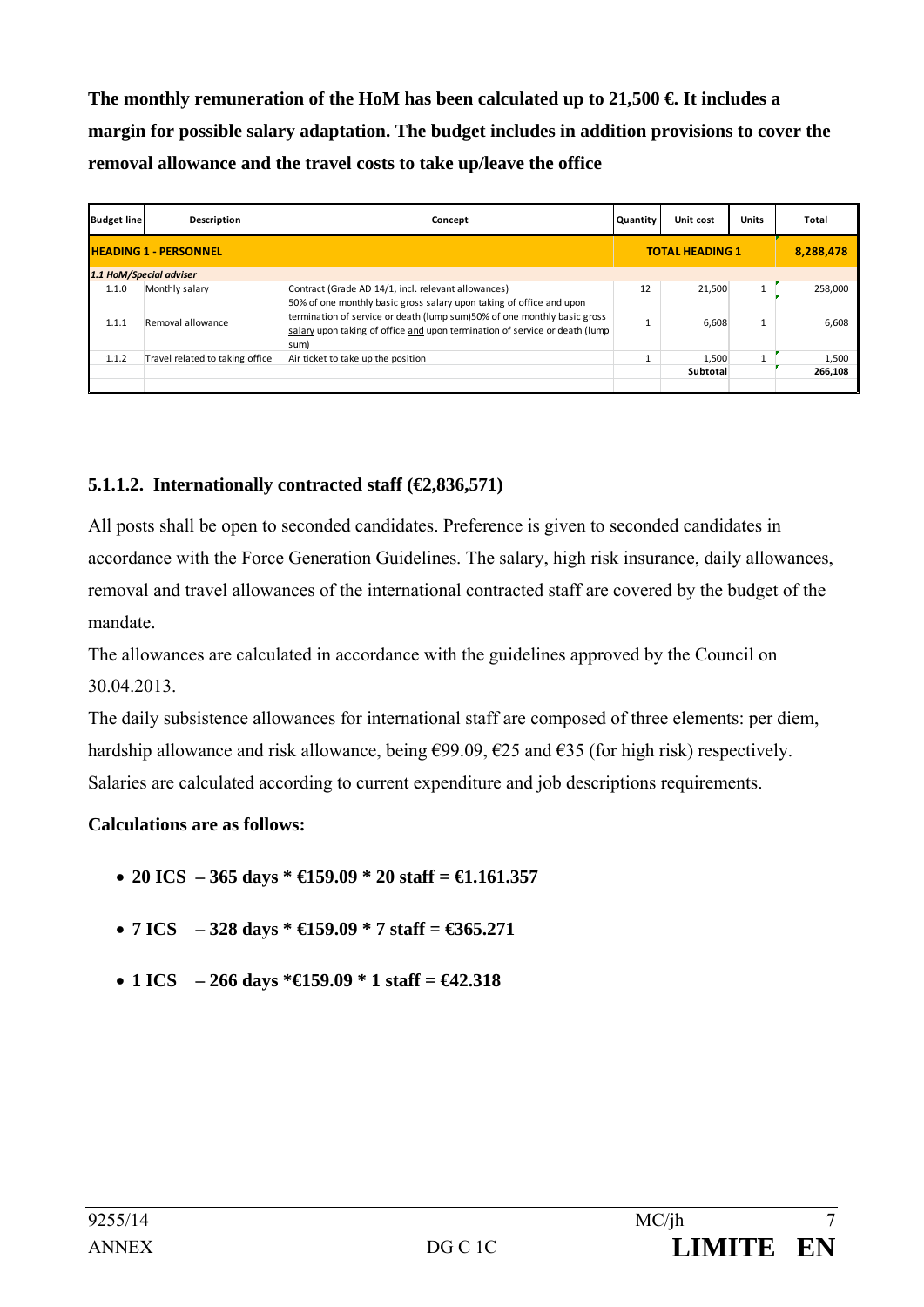|       | 1.2 International Contracted Staff (total 28 positions) |                                             |              |                 |                |            |
|-------|---------------------------------------------------------|---------------------------------------------|--------------|-----------------|----------------|------------|
| 1.2.0 |                                                         | Senior Mission Security Officer             | 12           | 7,375           | $\mathbf{1}$   | 88,500     |
|       |                                                         | Deputy Senior Mission Security Officer      | 12           | 4,900           | $\mathbf{1}$   | 58,800     |
|       |                                                         | <b>Mission Security Officer</b>             | 12           | 4,000           | $\mathbf{1}$   | 48,000     |
|       |                                                         | Mission Security Analysis Officer           | 12           | 5,200           | $\mathbf{1}$   | 62,400     |
|       | Number of positions                                     | Mission Security Analysis Officer           | 12           | 4,600           | $\mathbf{1}$   | 55,200     |
|       | 20                                                      | Mission Field Security Instructor           | 12           | 4,350           | $\mathbf{1}$   | 52,200     |
|       | on 22 May 2014                                          | Human Resources Officer                     | 12           | 3,625           | $\overline{2}$ | 87,000     |
|       |                                                         | Finance Officer                             | 12           | 3,850           | $\overline{2}$ | 92,400     |
|       |                                                         | Procurement Officer                         | 12           | 4,300           | 3              | 154,800    |
|       |                                                         | CIS Officer                                 | 12           | 5,050           | $\mathbf{1}$   | 60,600     |
|       |                                                         | <b>Transport Officer</b>                    | 12           | 4,150           | $\mathbf{1}$   | 49,800     |
|       |                                                         | Transport Officer (Trainer)                 | 12           | 4,350           | $\mathbf{1}$   | 52,200     |
|       |                                                         | Medical Adviser / Physician                 | 12           | 5,050           | $\mathbf{1}$   | 60,600     |
|       |                                                         | Nurse                                       | 12           | 4,900           | $\mathbf{1}$   | 58,800     |
|       |                                                         | Legal Adviser                               | 12           | 5,200           | $\mathbf{1}$   | 62,400     |
|       |                                                         | PPIO Officer                                | 12           | 3,700           | $\mathbf{1}$   | 44,400     |
|       |                                                         |                                             |              |                 |                |            |
|       |                                                         | Information Mission Security Officer        | 11           | 4,750           | $\mathbf{1}$   | 52,250     |
|       | Number of positions                                     | Chief of Human Resources                    | 11           | 4,350           | $\mathbf{1}$   | 47,850     |
|       | $\overline{ }$                                          | Chief of Finance                            | 11           | 4,350           | $\mathbf{1}$   | 47,850     |
|       | on 1st July 2014                                        | Chief of Procurement                        | 11           | 4,750           | $\mathbf{1}$   | 52,250     |
|       |                                                         | Chief of IT/CIS                             | 11           | 4,750           | $\mathbf{1}$   | 52,250     |
|       |                                                         | <b>Chief of General Services</b>            | 11           | 4,350           | $\mathbf{1}$   | 47,850     |
|       |                                                         | <b>Mission Security Officer</b>             | 11           | 4,350           | $\mathbf{1}$   | 47,850     |
|       |                                                         |                                             |              |                 |                |            |
|       | 1 position as at 01 Sept 2014                           | Logistics Officer                           | 9            | 4,150           | $\mathbf{1}$   | 37,350     |
|       |                                                         |                                             |              | <b>TOTAL</b>    | 28             | positions  |
|       |                                                         |                                             |              |                 |                |            |
|       |                                                         | 20 ICS * 365 Days                           | 365          | 159.09          | 20             | 1,161,357  |
| 1.2.1 | Daily Allowance Libya: 159.09€                          | 7 CIS * 328 Days                            | 328          | 159.09          | $\overline{7}$ | 365,271    |
|       |                                                         | 1 ICS * 266 Days                            | 266          | 159.09          | $\mathbf{1}$   | 42,318     |
|       |                                                         |                                             |              |                 |                |            |
| 1.2.2 | Removal allowances                                      | 50% of one month's gross salary - lump sum  | $\mathbf{1}$ | 2,300           | 28             | 64,400     |
|       |                                                         |                                             |              |                 |                |            |
|       | Travel related to taking and                            |                                             |              |                 |                |            |
| 1.2.3 | leaving office                                          | Ticket to take and to leave office          | $\mathbf{1}$ | 600             | 28             | 16,800     |
|       |                                                         |                                             |              |                 |                |            |
|       | Semi-annual travel to home                              |                                             |              |                 |                |            |
| 1.2.4 | country                                                 | Return ticket from Libya to home country    | $\mathbf{1}$ | 1,000           | 28             | 28,000     |
|       |                                                         |                                             |              |                 |                |            |
|       |                                                         | <b>Total International Contracted Staff</b> |              |                 | Total          | 3,151,746  |
|       |                                                         | Less vacancy ratio 10%                      |              |                 | 10%            | $-315,175$ |
|       |                                                         |                                             |              | <b>Subtotal</b> |                | 2,836,571  |
|       |                                                         |                                             |              |                 |                |            |

### **5.1.1.3 Local Staff (€837,971)**

For the second year Local Staff numbers are decreasing from 54 to 49. To note that Security Assistant position has been reinforced to 7 positions. Salaries are calculated according to Mission current average salaries for local staff and job descriptions for vacant positions. The same applies for tax and social security amounts applicable under Libyan legislation.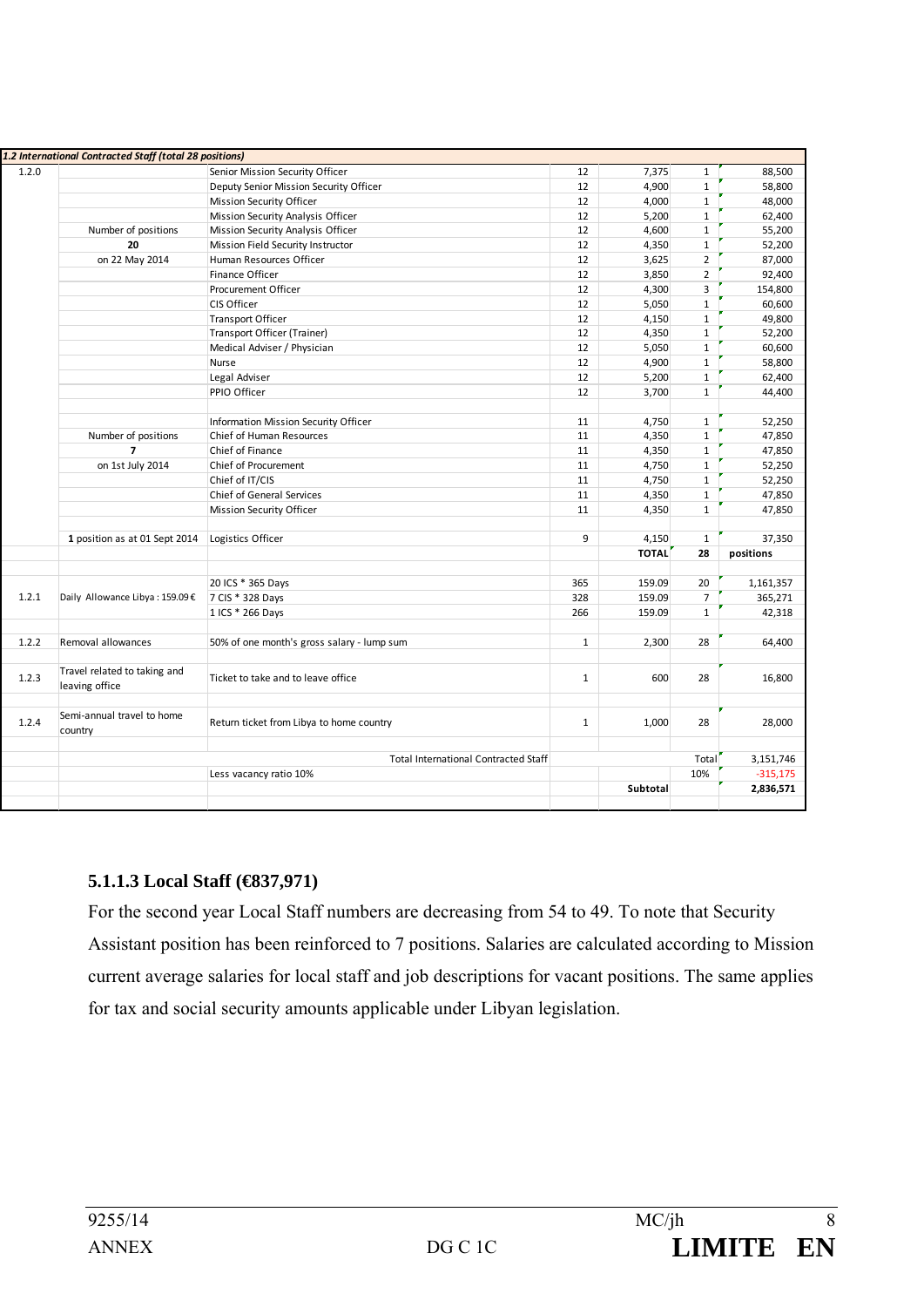|       | 1.3 Local Staff (total 49 positions) |                                                                               |    |                 |              |           |
|-------|--------------------------------------|-------------------------------------------------------------------------------|----|-----------------|--------------|-----------|
| 1.3.0 | Monthly salary                       | Procurement Assistant (Group II)                                              | 12 | 1,300           | 1            | 15,600    |
|       |                                      | Admin Assistant (Group II)                                                    | 12 | 1,300           | 1            | 15,600    |
|       |                                      | Security Assistant (Group II)                                                 | 12 | 1,625           | $\mathbf{1}$ | 19,500    |
|       |                                      | Interpreters / Translators (Group III)                                        | 12 | 1,300           | 4            | 62,400    |
|       | Local staff                          | Interpreter / Translator / Personal Assistant to HoM (Group II)               | 12 | 2,300           |              | 27,600    |
|       |                                      | Admin Assistant (Group II)                                                    | 12 | 1,300           | 2            | 31,200    |
|       |                                      | Interpreters / Translators (Group III)                                        | 12 | 1,300           | 6            | 93,600    |
|       |                                      | Political Adviser Assistant (Group I)                                         | 8  | 2,600           |              | 20,800    |
|       |                                      | Local Assistant - HR, Admin, Procurement, Legal, PPIO, etc (Group II)         | 8  | 2,300           | 10           | 184,000   |
|       |                                      | Security Assistant (Group II)                                                 | 8  | 1,625           | 6            | 78,000    |
|       |                                      | Interpreters / translators (Group III)                                        | 8  | 2,000           | 9            | 144,000   |
|       |                                      | Local Assistant - Drivers, transport, maintenance, etc (Group V)              | 8  | 1,350           | 7            | 75,600    |
|       |                                      |                                                                               |    |                 |              | 767,900   |
|       |                                      |                                                                               |    | <b>TOTAL</b>    | 49           | positions |
|       |                                      |                                                                               |    |                 |              |           |
| 1.3.1 | Overtime                             | Lumpsum: 10 % of salaries                                                     |    |                 | 10.00%       | 76,790    |
|       |                                      |                                                                               |    |                 |              |           |
| 1.3.2 |                                      | Employer's social security contrit State pension scheme: 11.25% from employer |    |                 | 11.25%       | 86,389    |
|       |                                      |                                                                               |    |                 |              |           |
| 1.3.3 | Severance payments                   | Allowance for contract termination (only after 1 year employment)             |    |                 |              | p.m       |
|       |                                      |                                                                               |    |                 |              |           |
|       |                                      | <b>Total Local staff</b>                                                      |    |                 | Total        | 931,079   |
|       |                                      | Less vacancy ratio 10%                                                        |    |                 | 10%          | $-93,108$ |
|       |                                      |                                                                               |    | <b>Subtotal</b> |              | 837,971   |
|       |                                      |                                                                               |    |                 |              |           |
|       |                                      |                                                                               |    |                 |              |           |

### **5.1.1.3 Seconded staff (€3,809,006)**

A number of positions for international seconded staff (ISS) have been renamed to meet the Operations Department and mission support needs under the same ceiling (82 positions). For a better understanding, the structure of the budget reflects the organization of the mission. The allowances are calculated in accordance with the guidelines approved by the Council on 30.04.2013.

The daily subsistence allowances for international staff are composed of three elements: per diem, hardship allowance and risk allowance, being €99.09, €25 and €35 (for high risk) respectively.

- **46 ISS 365 days \* 159.09 \* 46 staff = €2,671,121**
- **9 ISS 328 days \* €159.09 \* 9 staff = €469.634**
- **22 ISS 266 days\*€159,09 \* 22 staff = €930.995**
- **3 ISS 141 days\*€159,09 \* 3 staff = €67,295**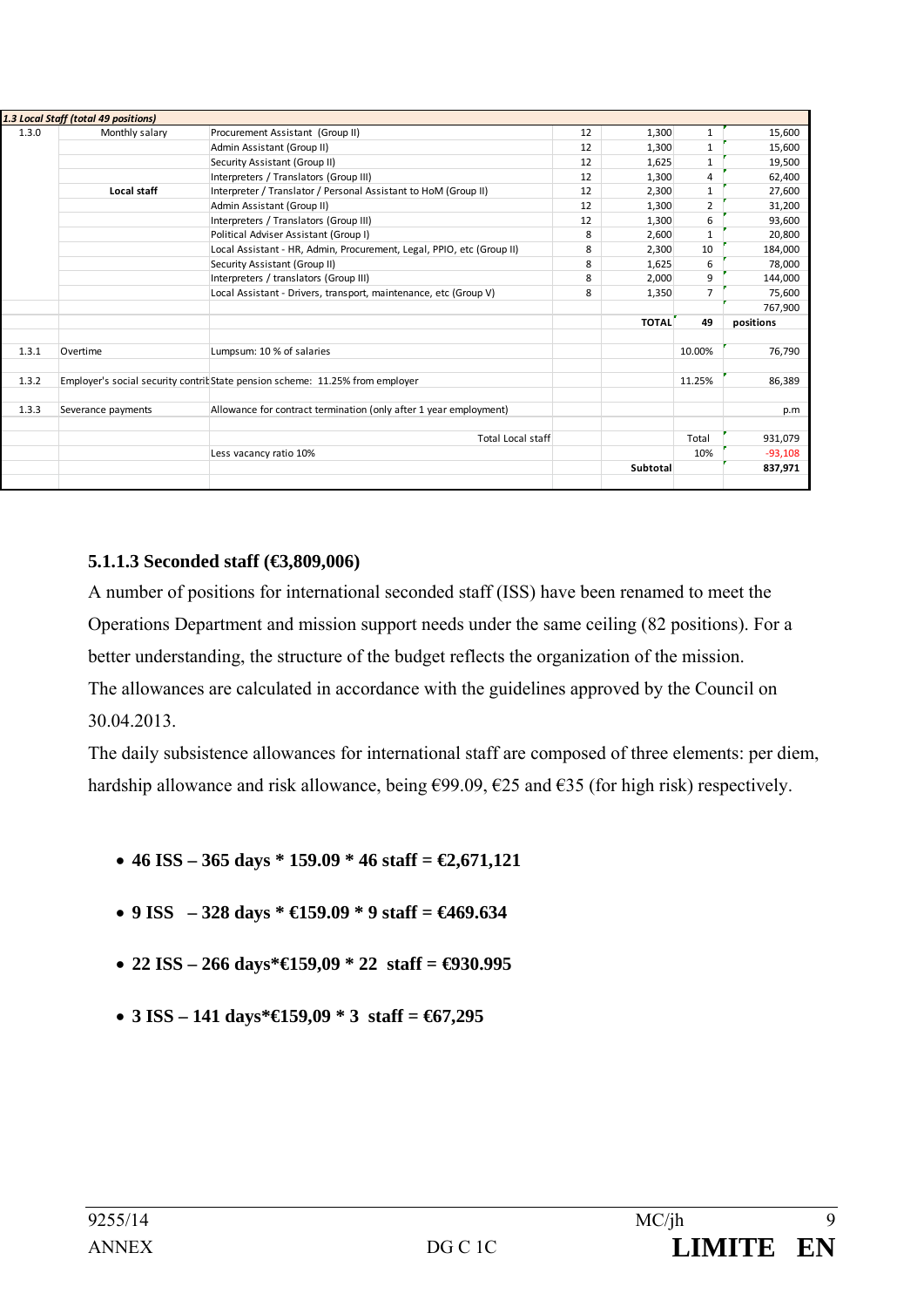| 1.4 International Seconded Staff (total 82 positions) and Experts |                                                       |                                                                   |    |  |                |  |
|-------------------------------------------------------------------|-------------------------------------------------------|-------------------------------------------------------------------|----|--|----------------|--|
| 1.4.0                                                             |                                                       | Deputy HOM                                                        | 12 |  | $\mathbf{1}$   |  |
|                                                                   | <b>SENIOR MANAGEMENT TEAM Head of Mission Support</b> |                                                                   | 12 |  | $\mathbf{1}$   |  |
|                                                                   |                                                       | <b>Head of Operations</b>                                         | 12 |  | $\mathbf{1}$   |  |
|                                                                   |                                                       |                                                                   |    |  |                |  |
|                                                                   | <b>ASSISTANT TO HOM</b>                               | International Assistant of HoM                                    | 12 |  | $\mathbf{1}$   |  |
|                                                                   |                                                       |                                                                   |    |  |                |  |
|                                                                   |                                                       |                                                                   |    |  |                |  |
|                                                                   |                                                       | Logistics Officer                                                 | 12 |  | $\mathbf{1}$   |  |
|                                                                   | <b>MISSION SUPPORT</b>                                | CIS Officer                                                       | 12 |  | $\mathbf{1}$   |  |
|                                                                   | <b>DEPARTMENT</b>                                     | Human Resources Officer                                           | 9  |  | $\mathbf{1}$   |  |
|                                                                   |                                                       | Administrative / Financial Officer                                | 5  |  | 3              |  |
|                                                                   |                                                       |                                                                   |    |  |                |  |
|                                                                   |                                                       | Chief of Staff                                                    | 12 |  | $\mathbf{1}$   |  |
|                                                                   |                                                       | <b>Political Adviser</b>                                          | 12 |  | $\mathbf{1}$   |  |
|                                                                   |                                                       | Political Adviser / SSR Adviser                                   | 12 |  | $\mathbf{1}$   |  |
|                                                                   | <b>CHIEF OF STAFF DEPARTMENT</b>                      | PPIO Officer                                                      | 12 |  | $\mathbf{1}$   |  |
|                                                                   |                                                       | Head of Planning and Evaluation                                   | 12 |  | $\mathbf{1}$   |  |
|                                                                   |                                                       | Planning and Evaluation Officer                                   | 11 |  | $\mathbf{1}$   |  |
|                                                                   |                                                       | Planning and Evaluation Officer                                   | 9  |  | $\mathbf{1}$   |  |
|                                                                   |                                                       | Reporting Officer                                                 | 12 |  | $\overline{2}$ |  |
|                                                                   |                                                       | Programme Manager                                                 | 12 |  | $\overline{2}$ |  |
|                                                                   |                                                       |                                                                   |    |  | $\mathbf{1}$   |  |
|                                                                   |                                                       | Head of MAC                                                       | 12 |  |                |  |
|                                                                   |                                                       | MAC Analyst                                                       | 12 |  | $\mathbf{1}$   |  |
|                                                                   |                                                       | <b>MAC Analyst</b>                                                | 9  |  | $\mathbf{1}$   |  |
|                                                                   |                                                       |                                                                   |    |  |                |  |
|                                                                   |                                                       | Head of Naval Coast Guard Unit                                    | 12 |  | $\mathbf{1}$   |  |
|                                                                   |                                                       | Naval Coast Guard Training Expert                                 | 12 |  | $\mathbf{1}$   |  |
|                                                                   | <b>NAVAL COAST GUARD UNIT</b>                         | Naval Coast Guard Training Adviser                                | 11 |  | $\mathbf{1}$   |  |
|                                                                   |                                                       | Naval Coast Guard Administration Adviser                          | 11 |  | $\mathbf{1}$   |  |
|                                                                   |                                                       | Naval Coast Guard Training Expert                                 | 9  |  | $\mathbf{1}$   |  |
|                                                                   |                                                       | Naval Coast Guard Aviation Adviser                                | 9  |  | $\mathbf{1}$   |  |
|                                                                   |                                                       | Naval Coast Guard Operations Adviser                              | 9  |  | $\mathbf{1}$   |  |
|                                                                   |                                                       |                                                                   |    |  |                |  |
|                                                                   |                                                       | Head of Border Guard Unit                                         | 12 |  | $\mathbf{1}$   |  |
|                                                                   |                                                       | Border Guard Operations Adviser                                   | 12 |  | $\mathbf{1}$   |  |
|                                                                   |                                                       | Border Guard Officer, NCO & Other Ranks (OR) Training Team Leader | 12 |  | $\mathbf{1}$   |  |
|                                                                   |                                                       | Border Guard Officer, NCO & Other Ranks (OR) Trainer              | 12 |  | 3              |  |
|                                                                   | <b>BORDER GUARD UNIT</b>                              |                                                                   |    |  |                |  |
|                                                                   |                                                       | Border Guard Training Adviser                                     | 11 |  | $\mathbf{1}$   |  |
|                                                                   |                                                       | Border Guard Administration Adviser                               | 11 |  | $\mathbf{1}$   |  |
|                                                                   |                                                       | Border Guard Long Range Patrolling Trainer                        | 9  |  | $\overline{2}$ |  |
|                                                                   |                                                       | Border Guard Administration Officer                               | 9  |  | $\overline{2}$ |  |
|                                                                   |                                                       | Border Guard Officer, NCO & Other Ranks (OR) Trainer              | 9  |  | 4              |  |
|                                                                   |                                                       |                                                                   |    |  |                |  |
|                                                                   |                                                       | Head of Customs Unit                                              | 12 |  | $\mathbf{1}$   |  |
|                                                                   |                                                       | <b>Customs Training Adviser</b>                                   | 12 |  | $\mathbf{1}$   |  |
|                                                                   |                                                       | Customs Operations and Enforcement Adviser                        | 12 |  | $\mathbf{1}$   |  |
|                                                                   |                                                       | <b>Customs Administration Adviser</b>                             | 11 |  | $\mathbf{1}$   |  |
|                                                                   | <b>CUSTOMS UNIT</b>                                   | Customs Trainer for Checks and Controls                           | 11 |  | $\mathbf 1$    |  |
|                                                                   |                                                       | Customs Investigations Trainer                                    | 9  |  | 1              |  |
|                                                                   |                                                       | <b>Customs Procedures Adviser</b>                                 | 9  |  | $\mathbf{1}$   |  |
|                                                                   |                                                       | Customs Procedures Trainer                                        | 9  |  | $\mathbf{1}$   |  |
|                                                                   |                                                       | <b>Customs Maritime Adviser</b>                                   | 9  |  | $\mathbf{1}$   |  |
|                                                                   |                                                       |                                                                   |    |  |                |  |
|                                                                   |                                                       |                                                                   |    |  |                |  |
|                                                                   |                                                       | Head of Border Policing and Immigration Unit                      | 12 |  | $\mathbf{1}$   |  |
|                                                                   |                                                       | Border Policing and Immigration Training Adviser                  | 12 |  | $\mathbf{1}$   |  |
|                                                                   |                                                       | Border Policing and Immigration Senior Training Expert            | 12 |  | $\mathbf{1}$   |  |
|                                                                   |                                                       | Border Policing and Immigration Administration Adviser            | 12 |  | $\mathbf{1}$   |  |
|                                                                   |                                                       | Coordinator - Tripoli Airport IBM Pilot Project                   | 12 |  | $\mathbf{1}$   |  |
|                                                                   | <b>BORDER POLICING AND</b>                            | Coordinator - Tripoli Seaport IBM Pilot Project                   | 12 |  | $\mathbf{1}$   |  |
|                                                                   | <b>IMMIGRATION UNIT</b>                               | Coordinator - Land BCPs IBM Pilot Project                         | 12 |  | $\mathbf{1}$   |  |
|                                                                   |                                                       | Programme Design and Delivery Adviser                             | 12 |  | $\mathbf{1}$   |  |
|                                                                   |                                                       | Network Technical Adviser                                         | 12 |  | $\mathbf{1}$   |  |
|                                                                   |                                                       | Border Policing and Immigration Operations Adviser                | 12 |  | $\mathbf{1}$   |  |
|                                                                   |                                                       | Border Policing and Immigration Training Adviser                  | 11 |  | $\mathbf{1}$   |  |
|                                                                   |                                                       | Border Policing and Immigration Coastal Police Adviser            | 9  |  | $\mathbf{1}$   |  |
|                                                                   |                                                       |                                                                   |    |  |                |  |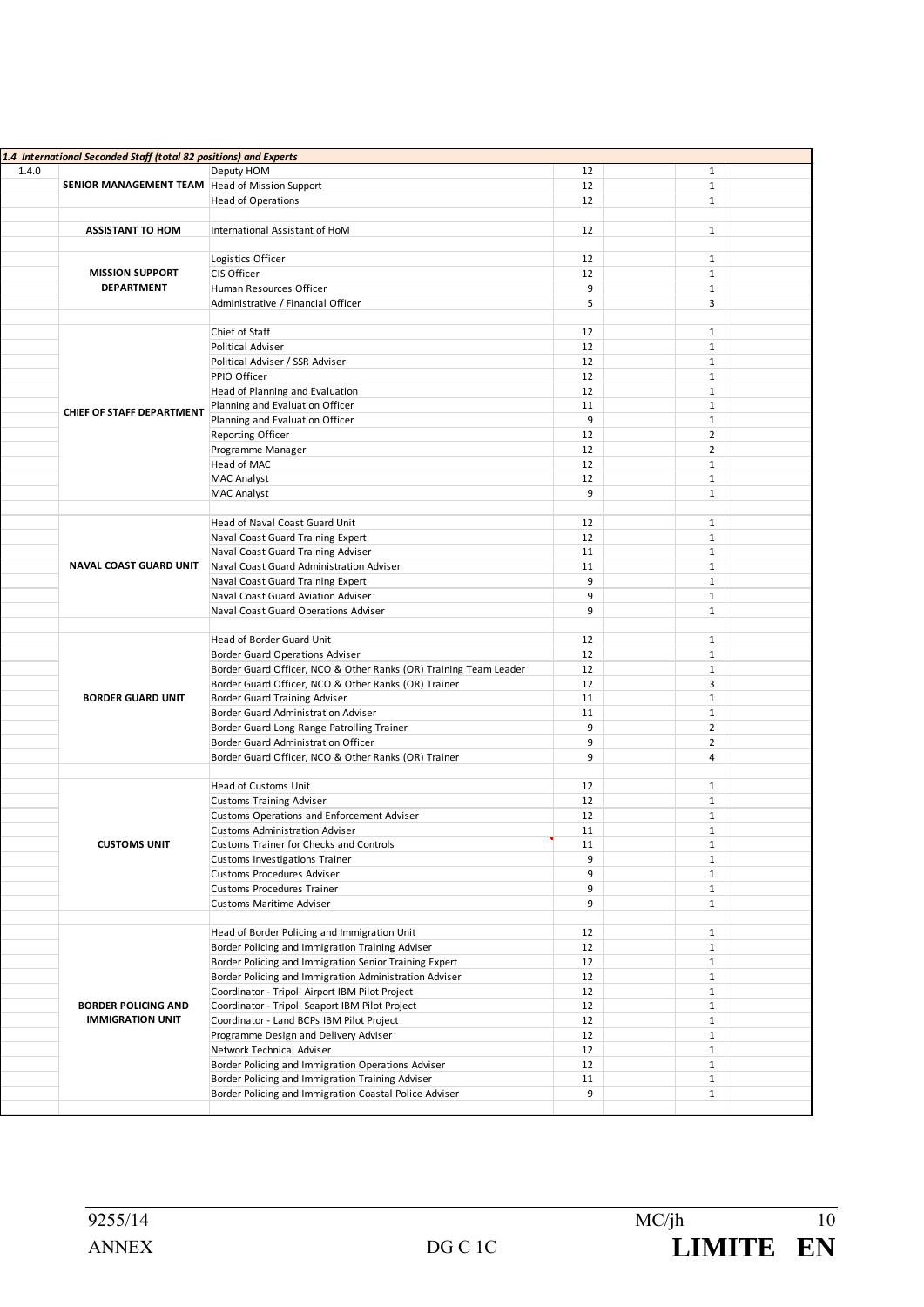|                               | Head of IBM Unit                                       | 12  |              | 1              |            |
|-------------------------------|--------------------------------------------------------|-----|--------------|----------------|------------|
|                               | <b>IBM Staff Officer</b>                               | 12  |              | $\overline{2}$ |            |
|                               | IBM Senior Legal Adviser                               | 12  |              | $\mathbf{1}$   |            |
| <b>BORDER POLICING AND</b>    | IBM Risk Analysis Senior Adviser                       | 12  |              | 1              |            |
| <b>IMMIGRATION UNIT</b>       | IBM Project Liaison Officer                            | 12  |              | $\mathbf{1}$   |            |
|                               | Anticorruption Adviser                                 | 12  |              | $\mathbf{1}$   |            |
|                               | Rule of Law/Human Rights and Gender                    | 12  |              | $\mathbf{1}$   |            |
|                               | Public Procurement & Finance Adviser                   | 11  |              | $\mathbf{1}$   |            |
|                               | Humanitarian, immigration and human rights law Trainer | 9   |              | $\mathbf{1}$   |            |
|                               | <b>IBM Legal Adviser</b>                               | 9   |              | 1              |            |
|                               | Risk Analysis Adviser                                  | 9   |              | $\mathbf{1}$   |            |
|                               |                                                        |     |              | 80             |            |
|                               |                                                        |     |              |                |            |
|                               | 46 SIS as at 22/05/2014 (365 days - 12 months)         | 365 | 159.09       | 46             | 2,671,121  |
|                               | 9 SIS as at 01/07/2014 (328 days - around 11 months)   | 328 | 159.09       | 9              | 469,634    |
| Daily allowance Libya: 159,09 | 22 SIS as at 01/09/2014 (266 days - around 9 months)   | 266 | 159.09       | 22             | 930,995    |
|                               | 3 SIS as at 01/01/2015 (141 days around 5 months)      | 141 | 159.09       | 3              | 67,295     |
|                               |                                                        |     |              |                |            |
|                               | Per diem Brussels Support Element OPS + MSD            | 365 | 127.65       | $\overline{2}$ | 93,185     |
|                               |                                                        |     | <b>TOTAL</b> | 82             | positions  |
|                               | <b>Total International Seconded Staff</b>              |     |              |                | 4,232,229  |
|                               | Less vacancy ratio 10%                                 |     |              | 10%            | $-423,223$ |
|                               |                                                        |     |              |                |            |
|                               |                                                        |     | Subtotal     |                | 3,809,006  |
|                               |                                                        |     |              |                |            |

#### **5.1.1.5 Visiting experts (€114,545)**

In addition to the total number of staff, Member States will second up to 8 visiting experts for a maximum total duration of 720 days (maximum 90 days per seconded visiting expert).

| .<br>1.4.1 | .<br>experts<br>Visiting | .<br><b>B</b> visiting experts | 159.09<br>___ | 90 | 114,545<br>$\overline{\phantom{a}}$ |
|------------|--------------------------|--------------------------------|---------------|----|-------------------------------------|
|            |                          |                                |               |    |                                     |

#### **5.1.1.5 Insurances (€424,277)**

The budget covers a high-risk insurance for the HoM and all EU seconded and contracted personnel. The budget also includes a provision for financial liability insurance.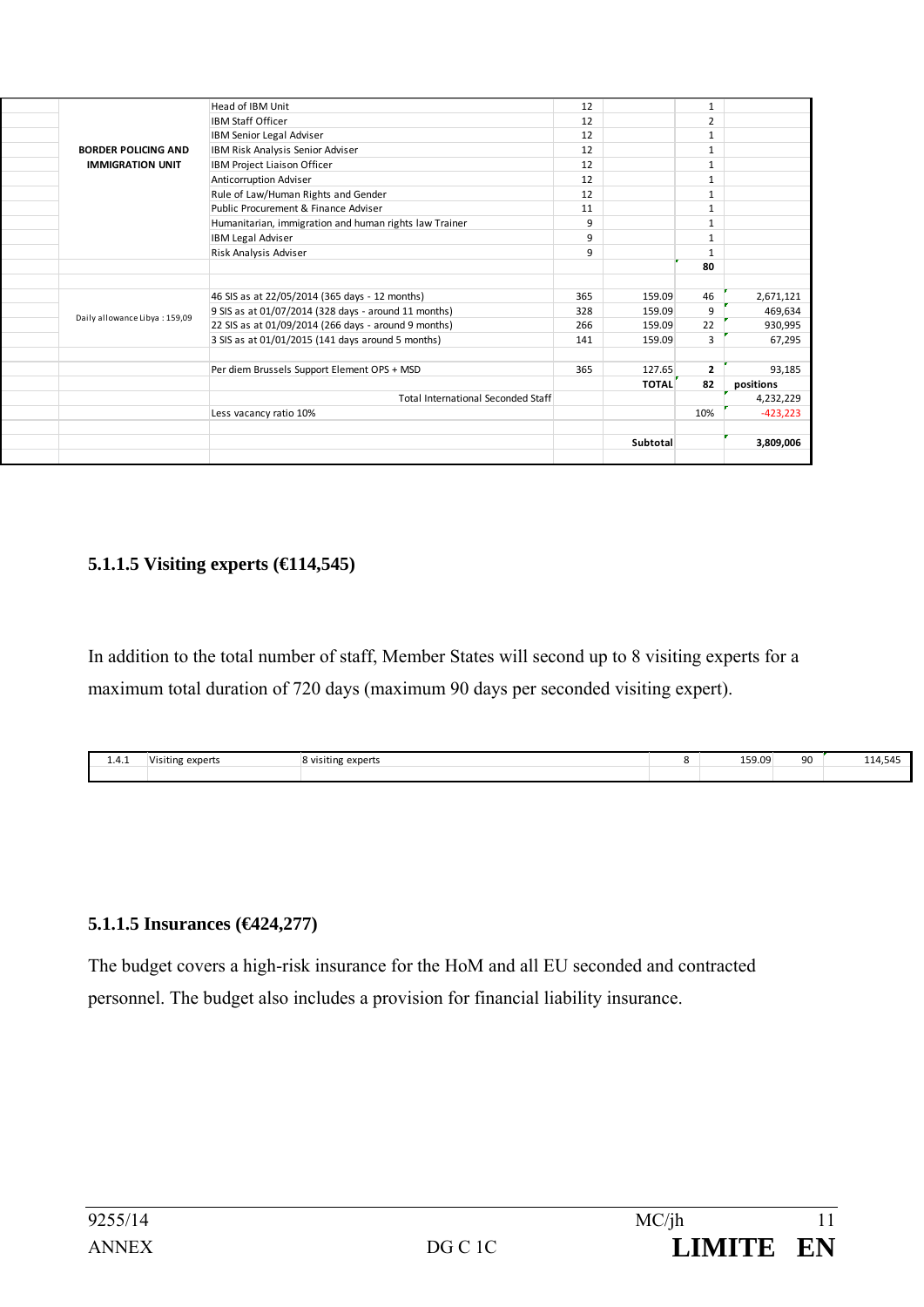| 1.5 Insurances |                                            |              |          |              |         |
|----------------|--------------------------------------------|--------------|----------|--------------|---------|
| 1.5.0          | High risk insurance for HoM                | 365          | 8.37     |              | 3,055   |
|                |                                            |              |          |              |         |
| 1.5.1          | High risk insurance international<br>staff | 333          | 7.35     | 110          | 269,231 |
|                |                                            |              |          |              |         |
| 1.5.2          | High risk insurance visiting<br>experts    | 90           | 7.35     | 8            | 5,292   |
|                |                                            |              |          |              |         |
| 1.5.2          | Financial Liability Insurance for<br>HoM   | $\mathbf{1}$ | 17,850   | $\mathbf{1}$ | 17,850  |
|                |                                            |              |          |              |         |
| 1.5.3          | Medical Insurance National Staff           | 330          | 7.35     | 49           | 118,850 |
|                |                                            |              |          |              |         |
| 1.5.4          | Third Part Liability Insurance             | $\mathbf{1}$ | 10,000   | $\mathbf{1}$ | 10,000  |
|                |                                            |              |          |              |         |
|                |                                            |              | Subtotal |              | 424,277 |
|                |                                            |              |          |              |         |

#### **5.1.2. Missions (€390,520)**

All mission expenditure directly related to the implementation of the mission is covered by the budget of the mandate. The mission expenditure includes transportation, per diems and accommodation. The rates are based on the Guide to Missions for Officials and Other Servants of the European Commission (Article 71 of the Staff Regulations and Articles 11 to 13 of Annex VII to the Staff Regulations). Missions for staff have been calculated based on EUBAM Libya Operations Department activities plan, with Libyan counterparts in the Europe, Libya and in the region. In addition travels for reporting, or planning purposes (e.g. Brussels and the region) are also accounted for.

|                    | <b>HEADING 2 - MISSIONS</b>         |                                                                               |              | <b>TOTAL HEADING 2</b> |              | 390,520 |
|--------------------|-------------------------------------|-------------------------------------------------------------------------------|--------------|------------------------|--------------|---------|
|                    | 2.1 Air tickets & others transports |                                                                               |              |                        |              |         |
| 2.1.0              | Permanent staff                     | Flights to and from Europe (8 flights/month)                                  | 12           | 1,000                  | 8            | 96,000  |
|                    |                                     | Flights in the region (8 flights/month)                                       | 12           | 500                    | 8            | 48,000  |
|                    | Other transport costs               | Taxi, train, bus, etc.                                                        | $\mathbf{1}$ | 5,000                  | $\mathbf{1}$ | 5,000   |
| 2.1.1              | Visiting experts                    | Flights EU - 8 visiting experts                                               | 8            | 1,000                  | $\mathbf{1}$ | 8,000   |
|                    |                                     |                                                                               |              | <b>Subtotal</b>        |              | 157,000 |
|                    | 2.2 Daily subsistence allowance     |                                                                               |              |                        |              |         |
| 2.2.0              | Permanent staff                     | Europe: 8 missions per month, 5 days each; average rate = $\epsilon$ 95/day   | 12           | 95                     | 40           | 45,600  |
|                    |                                     | Region: 8 missions per month, 5 days each: tentative rate = $\epsilon$ 70/day | 12           | 70                     | 40           | 33,600  |
| 2.2.1              | Visiting experts                    |                                                                               |              |                        |              | p.m     |
|                    |                                     |                                                                               |              | <b>Subtotal</b>        |              | 79,200  |
| 2.3. Accommodation |                                     |                                                                               |              |                        |              |         |
| 2.3.0              | Permanent staff                     | Europe: 8 missions per month, 4 nights each; average rate = $£140/night$      | 12           | 140                    | 36           | 60,480  |
|                    |                                     | Region: 8 missions per month, 4 nights each; average rate = $£120/night$      | 12           | 120                    | 36           | 51,840  |
| 2.3.1              | Visiting experts                    | Provision for 8 visits x 30 nights -if not be hosted by the mission           | 8            | 175                    | 30           | 42,000  |
|                    |                                     |                                                                               |              | <b>Subtotal</b>        |              | 154,320 |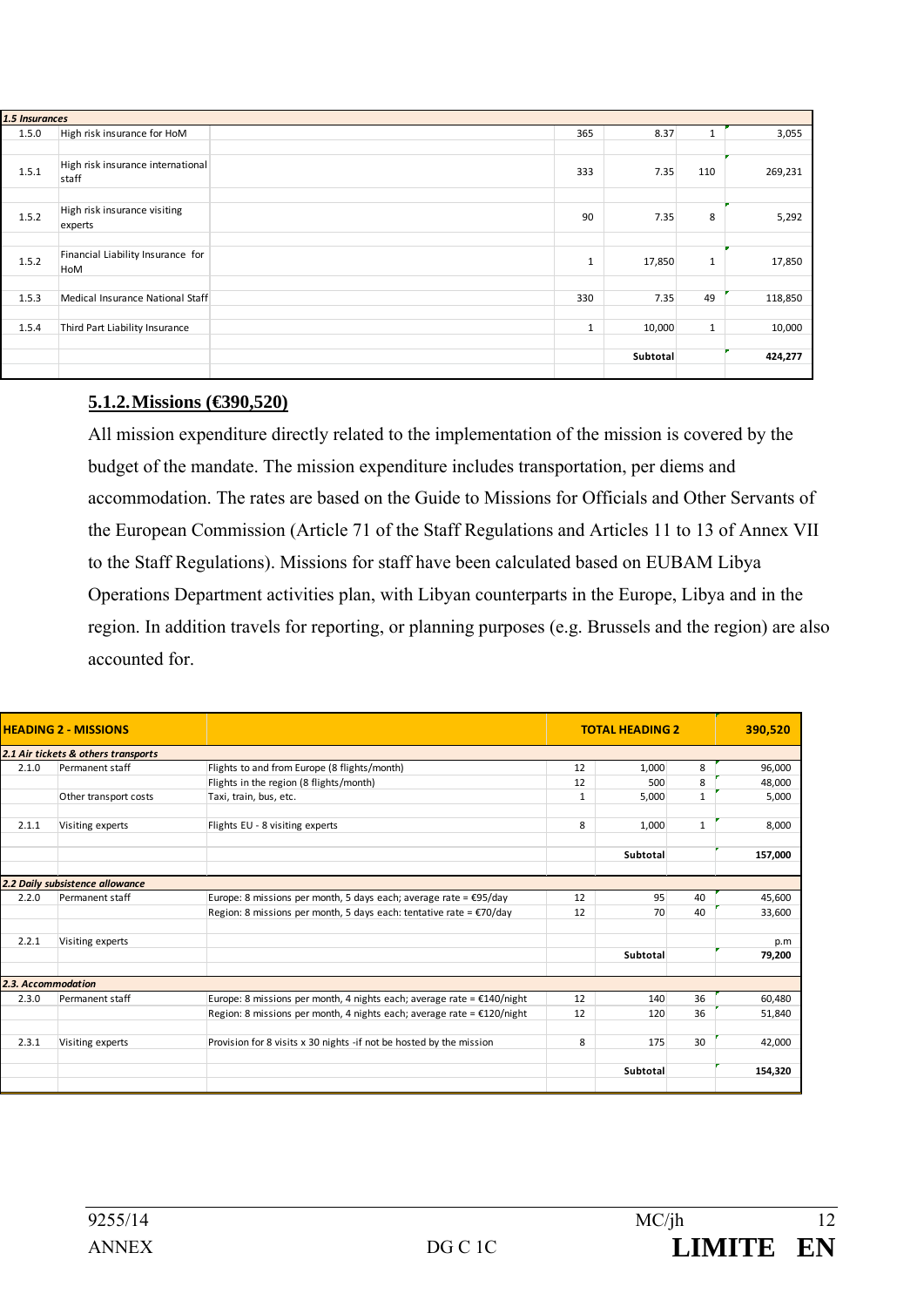# **5.1.3 Running Costs (€12,754,190)**

# **5.1.3.1 – Transport**

This line covers fuel for Mission vehicles, insurance, maintenance, and possible occasional rent of vehicles when conducting training outside Tripoli.

# **5.1.3.2 – IT**

This line covers IT maintenance and consumables, lease of printing services for the period and software/hardware services including assistance.

# **5.1.3.3 – Communication**

This line covers GSM/Landline/Satellite communications, satellite and fibre cable internet connections and maintenance services.

# **5.1.3.4 – Premises rent and services**

This line covers rental costs of the Mission compound in Tripoli including utilities and services provided in the compound (cleaning, laundry, etc.). A line covering a possible temporary accommodation/office space outside Tripoli is also included (p.m = pour mémoire).

# **5.1.3.5 – Office supplies**

This line covers stationery, consumables and other office supplies, including administrative services fees.

### **5.1.3.6 – Security services**

This line covers security services provided by the external security provider (maximum amount per month of the contract), and includes maintenance and rental of fleet management system.

### **5.1.3.7 – External assistance and outsourced services**

This line covers legal assistance and other services and consultancies provided by short term experts.

### **5.1.3.8 – Visibility and Media**

This line covers all the Mission needs for visibility and media such as media placement, press trips, promotional materials, etc.

### **5.1.3.9 – Financial costs**

This line covers bank fees and transaction costs

### **5.1.3.10 – Audit costs**

This line covers audit costs for the services to be performed at the end of the budget period.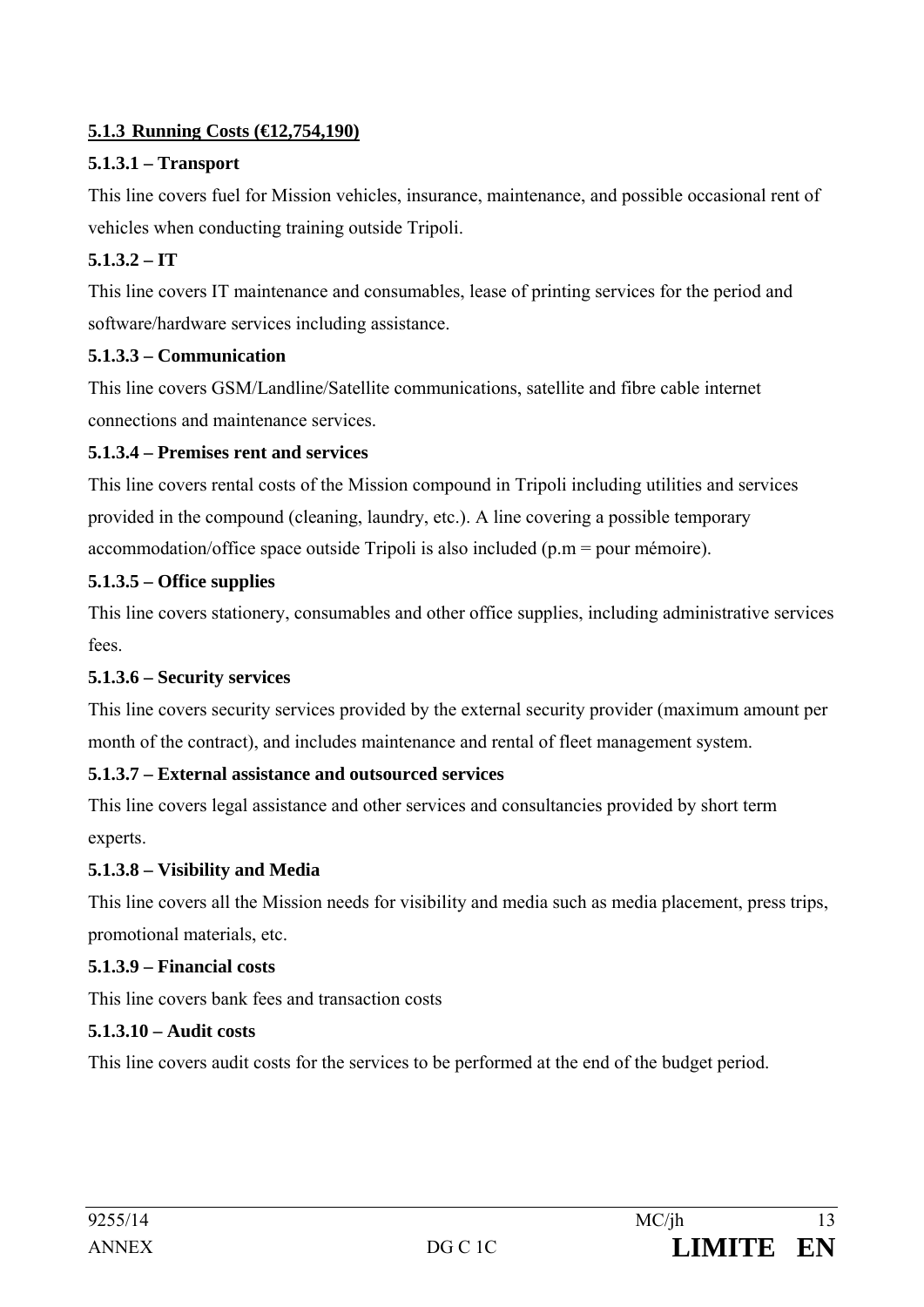## **5.1.3.11 – Training**

This line covers all the necessary training for Mission staff – Training for driving armoured cars, HEAT and any other relevant training in benefit of the Mission.

## **5.1.3.12 – Welfare and official ceremonies**

This line covers welfare activities for EUBAM staff and costs for official Mission ceremonies (such as medal parade and others).

## **5.1.3.13 – Medical**

This line covers the use of external medical services in Tripoli including emergency services (ambulance). Consumables and drugs are also covered by this line. The Mission will have its own armoured ambulance. But the external provider may give support in urgent situation that could occur far away from the Mission compound.

### **5.1.3.14 – Freight costs**

This line covers the costs of shipping assets inside Libya for training and organization of events outside Tripoli.

### **5.1.3.15 – Emergency expenses**

This line covers emergency expenses related to evacuation, including medical evacuation if not covered by the insurance company.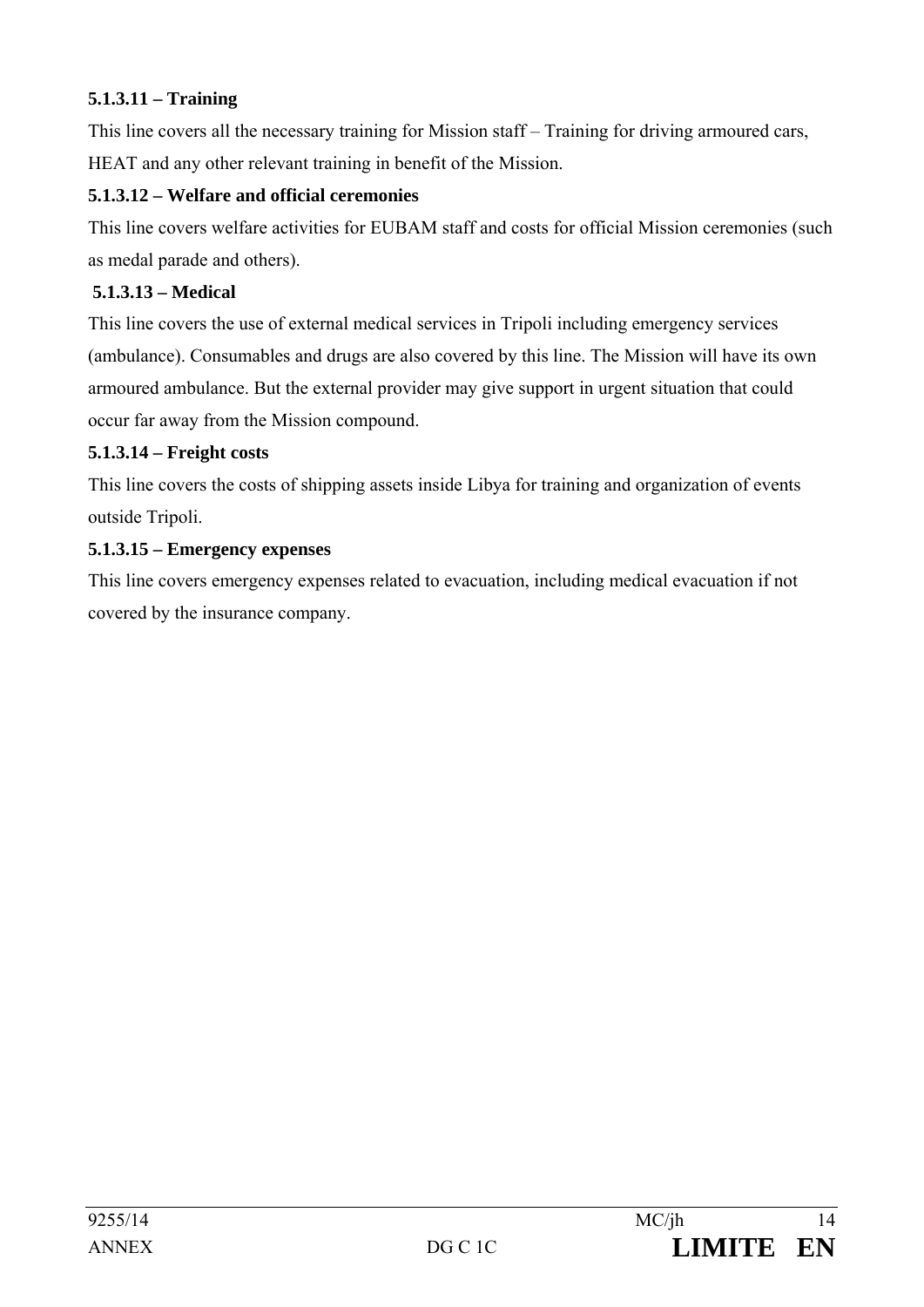|                    | <b>HEADING 3 - RUNNING COSTS</b>          |                                                                       | <b>TOTAL HEADING 3</b> |          | 12,574,190   |           |
|--------------------|-------------------------------------------|-----------------------------------------------------------------------|------------------------|----------|--------------|-----------|
| 3.1 Transport      |                                           |                                                                       |                        |          |              |           |
| 3.1.0              | Fuel                                      | Per vehicle: 10 liters per day @ €0,15 = €45/month                    | 12                     | 45       | 50           | 27,000    |
|                    |                                           |                                                                       |                        |          |              |           |
| 3.1.1              | Vehicle maintenance and<br>consumables    | Per vehicle: €300/month (including insurance deductible)              | 12                     | 300      | 50           | 180,000   |
|                    |                                           |                                                                       |                        |          |              |           |
| 3.1.2              | Vehicle insurance and taxes               | Armoured/Soft Skin vehicles                                           | $\mathbf{1}$           | 2,430    | 50           | 121,500   |
| 3.1.4              | Vehicle rental                            | Vehicle rental for mobile training and occasional needs               | 10                     | 1,000    | $\mathbf{1}$ | 10,000    |
|                    |                                           |                                                                       |                        | Subtotal |              | 338,500   |
|                    |                                           |                                                                       |                        |          |              |           |
| 3.2 <sub>IT</sub>  |                                           |                                                                       |                        |          |              |           |
| 3.2.0              | IT maintenance                            | Provision                                                             | 12                     | 2,500    | $\mathbf{1}$ | 30,000    |
| 3.2.1              | IT consumables                            |                                                                       | 12                     | 4,000    | $\mathbf{1}$ | 48,000    |
|                    |                                           |                                                                       |                        |          |              |           |
| 3.2.2              | Lease of printing services                | €1.500/month * 2 units                                                | 12                     | 3,000    | $\mathbf{1}$ | 36,000    |
|                    |                                           |                                                                       |                        |          |              |           |
| 3.2.3              | Software services                         | Antivirus updates (€25/unit * 210 units)                              | $\mathbf{1}$           | 210      | 25           | 5,250     |
| 3.2.4              | Hardware services                         | Anti-spam services + Crypto infrastructure basic support              | 12                     | 400      | $\mathbf{1}$ | 4,800     |
|                    |                                           |                                                                       |                        |          |              |           |
|                    |                                           |                                                                       |                        | Subtotal |              | 124,050   |
|                    |                                           |                                                                       |                        |          |              |           |
| 3.3 Communications |                                           |                                                                       |                        |          |              |           |
| 3.3.0              | GSM local (Libya)                         | Provision                                                             | 12                     | 1,500    | $\mathbf{1}$ | 18,000    |
| 3.3.1              | <b>GSM Belgium</b>                        | Lump sum * units * month                                              | 10                     | 150      | 12           | 18,000    |
|                    |                                           |                                                                       |                        |          |              |           |
| 3.3.2              | Landlines                                 |                                                                       | 12                     | 4,600    | $\mathbf{1}$ | 55,200    |
|                    |                                           |                                                                       |                        |          |              |           |
| 3.3.3              | Sat phones                                |                                                                       | 12                     | 50       | 20           | 12,000    |
| 3.3.4              | VSAT subscription                         |                                                                       | 12                     | 11,000   | $\mathbf{1}$ | 132,000   |
|                    |                                           |                                                                       |                        |          |              |           |
| 3.3.5              | <b>BGAN SAT</b>                           |                                                                       | 12                     | 540      | 3            | 19,440    |
|                    |                                           |                                                                       |                        |          |              |           |
| 3.3.6              | Maintenance of comms equipment            |                                                                       | 12                     | 3,000    | $\mathbf{1}$ | 36,000    |
| 3.3.7              | Internet connection and TV Subscriptions  |                                                                       | 12                     | 8,000    | $\mathbf{1}$ | 96,000    |
|                    |                                           |                                                                       |                        |          |              |           |
| 3.3.8              | Repeater                                  |                                                                       | 12                     | 4,000    | $\mathbf{1}$ | 48,000    |
|                    |                                           |                                                                       |                        |          |              |           |
|                    |                                           |                                                                       |                        | Subtotal |              | 434,640   |
|                    |                                           |                                                                       |                        |          |              |           |
| 3.4.0              | 3.4 Premises rent and services<br>HQ rent |                                                                       | 12                     | 200,000  | $\mathbf{1}$ | 2,400,000 |
|                    |                                           |                                                                       |                        |          |              |           |
| 3.4.1              | Utilities                                 |                                                                       | 12                     | 6,000    | $\mathbf{1}$ | 72,000    |
|                    |                                           |                                                                       |                        |          |              |           |
| 3.4.2              |                                           | Temporary accomodation/office space outside Tripoli (including Malta) |                        |          |              | p.m       |
| 3.4.3              | Cleaning Services, laundry etc            | Lumpsum                                                               | 12                     | 9,000    | $\mathbf{1}$ | 108,000   |
|                    |                                           |                                                                       |                        |          |              |           |
|                    |                                           |                                                                       |                        | Subtotal |              | 2,580,000 |
|                    |                                           |                                                                       |                        |          |              |           |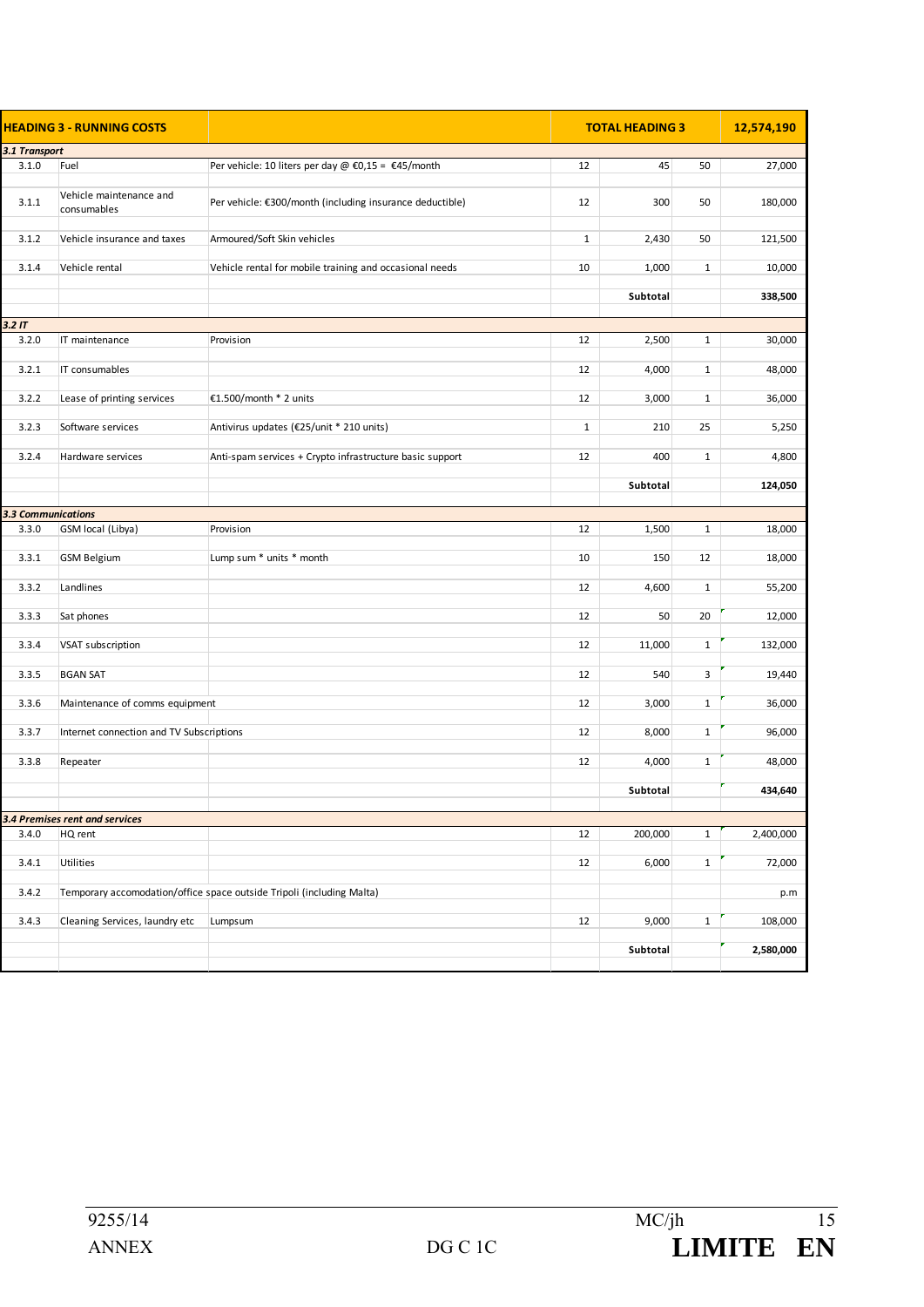| 3.5 Office supplies      |                                                    |                                                                                                                                           |              |          |              |           |
|--------------------------|----------------------------------------------------|-------------------------------------------------------------------------------------------------------------------------------------------|--------------|----------|--------------|-----------|
| 3.5.0                    | Stationery                                         |                                                                                                                                           | 12           | 2,500    | $\mathbf{1}$ | 30,000    |
| 3.5.1                    | Other consumables                                  | €1.000/month (business cards, coffee services, etc.)                                                                                      | 12           | 1,000    | $\mathbf{1}$ | 12,000    |
| 3.5.2                    | Drinking water                                     |                                                                                                                                           | 12           | 1,500    | $\mathbf{1}$ | 18,000    |
| 3.5.3                    | Administrative services                            | €300/month (visa fees, etc.)                                                                                                              | 12           | 300      | $\mathbf{1}$ | 3,600     |
|                          |                                                    |                                                                                                                                           |              | Subtotal |              | 63,600    |
| 3.6 Security services    |                                                    |                                                                                                                                           |              |          |              |           |
| 3.6.0                    | Private security provider                          | Provision for contracted security services                                                                                                | 12           | 680,000  | $\mathbf{1}$ | 8,160,000 |
| 3.6.1                    | Electronic fleet management<br>and tracking system | Real time vehicule surveillance and tracking system (24/7).                                                                               | 10           | 20,000   | $\mathbf{1}$ | 200,000   |
| 3.6.2                    | Maintenance of security<br>equipment               | Maintenance of the security equipment including service contracts for<br>CCTV systems, x-ray machines, metal detectors and sliding gates. | $\mathbf{1}$ | 60,000   | $\mathbf{1}$ | 60,000    |
|                          |                                                    | Fire extinguishers, alarms, smoke detectors, CCTV, others [lumpsum]                                                                       | 12           | 2,000    | $\mathbf{1}$ | 24,000    |
| 3.6.1                    | Rations                                            | Emergency rations & water - lumpsum                                                                                                       | $\mathbf{1}$ | 15,000   | $\mathbf{1}$ | 15,000    |
|                          |                                                    |                                                                                                                                           |              | Subtotal |              | 8,459,000 |
|                          |                                                    |                                                                                                                                           |              |          |              |           |
|                          | 3.7 External assistance and outsourced services    |                                                                                                                                           |              |          |              |           |
| 3.7.0                    | Legal assistance                                   | Employment contracts, procurement related disputes etc.                                                                                   | $\mathbf{1}$ | 10,000   | $\mathbf{1}$ | 10,000    |
| 3.7.1                    | Short term experts - Services<br>and consultancies | Provision for hiring ad hoc expertise not extending 3 months                                                                              | $\mathbf{1}$ | 50,000   | $\mathbf{1}$ | 50,000    |
| 3.7.2                    | Administrative fees                                | Tenders, calls for applications, notary, customs, etc.                                                                                    | 12           | 500      | $\mathbf{1}$ | 6,000     |
|                          |                                                    |                                                                                                                                           |              | Subtotal |              | 66,000    |
| 3.8 Visibility and Media |                                                    |                                                                                                                                           |              |          |              |           |
| 3.8.0                    | Media                                              | Website, social media platforms, and advertisment                                                                                         | $\mathbf{1}$ | 10,000   | $1\,$        | 10,000    |
| 3.8.1                    | Press Trips                                        | Journalists from EU broadcasts, radio                                                                                                     | $\mathbf{1}$ | 10,000   | $\mathbf{1}$ | 10,000    |
| 3.8.2                    | Programmes                                         | Video clips audio programmes                                                                                                              | $\mathbf{1}$ | 20,000   | $\mathbf{1}$ | 20,000    |
| 3.8.3                    | <b>Promotion Material</b>                          | Leaflets, brochures, newsletters, etc.                                                                                                    | $\mathbf{1}$ | 15,000   | $\mathbf{1}$ | 15,000    |
| 3.8.4                    | Public events                                      | Press conferences, workshops, etc.                                                                                                        | $\mathbf{1}$ | 10,000   | $\mathbf{1}$ | 10,000    |
| 3.8.5                    | Media subscriptions                                | Newspapers and other subscriptions                                                                                                        | $\mathbf{1}$ | 5,000    | $\mathbf{1}$ | 5,000     |
|                          |                                                    |                                                                                                                                           |              | Subtotal |              | 70,000    |
| 3.9 Financial costs      |                                                    |                                                                                                                                           |              |          |              |           |
| 3.9.0                    | Bank charges & other financial<br>costs            | 3 bank accounts (1 in Bel in EUR, 2 in Libya in EUR and LYD)                                                                              | 12           | 600      | $\mathbf{1}$ | 7,200     |
|                          |                                                    |                                                                                                                                           |              | Subtotal |              | 7,200     |
| 3.10 Audit costs         |                                                    |                                                                                                                                           |              |          |              |           |
| 3.10.0                   | Audit                                              |                                                                                                                                           | $\mathbf{1}$ | 20,000   | $1\,$        | 20,000    |
|                          |                                                    |                                                                                                                                           |              | Subtotal |              | 20,000    |
| 3.11 Training            |                                                    |                                                                                                                                           |              |          |              |           |
| 3.11.0                   | Training of own personnel                          | Provision for training "Drive armoured cars"                                                                                              | $\mathbf{1}$ | 20,000   | $\mathbf{1}$ | 20,000    |
| 3.11.1                   | Training of own personnel                          | Provision for training "Hostile environment" [HEAT]                                                                                       | $\mathbf{1}$ | 30,000   | $\mathbf{1}$ | 30,000    |
| 3.11.2                   | Training of own personnel                          | Provision and support for other trainings                                                                                                 | $\mathbf{1}$ | 30,000   | $\mathbf{1}$ | 30,000    |
|                          |                                                    |                                                                                                                                           |              | Subtotal |              | 80,000    |
|                          |                                                    |                                                                                                                                           |              |          |              |           |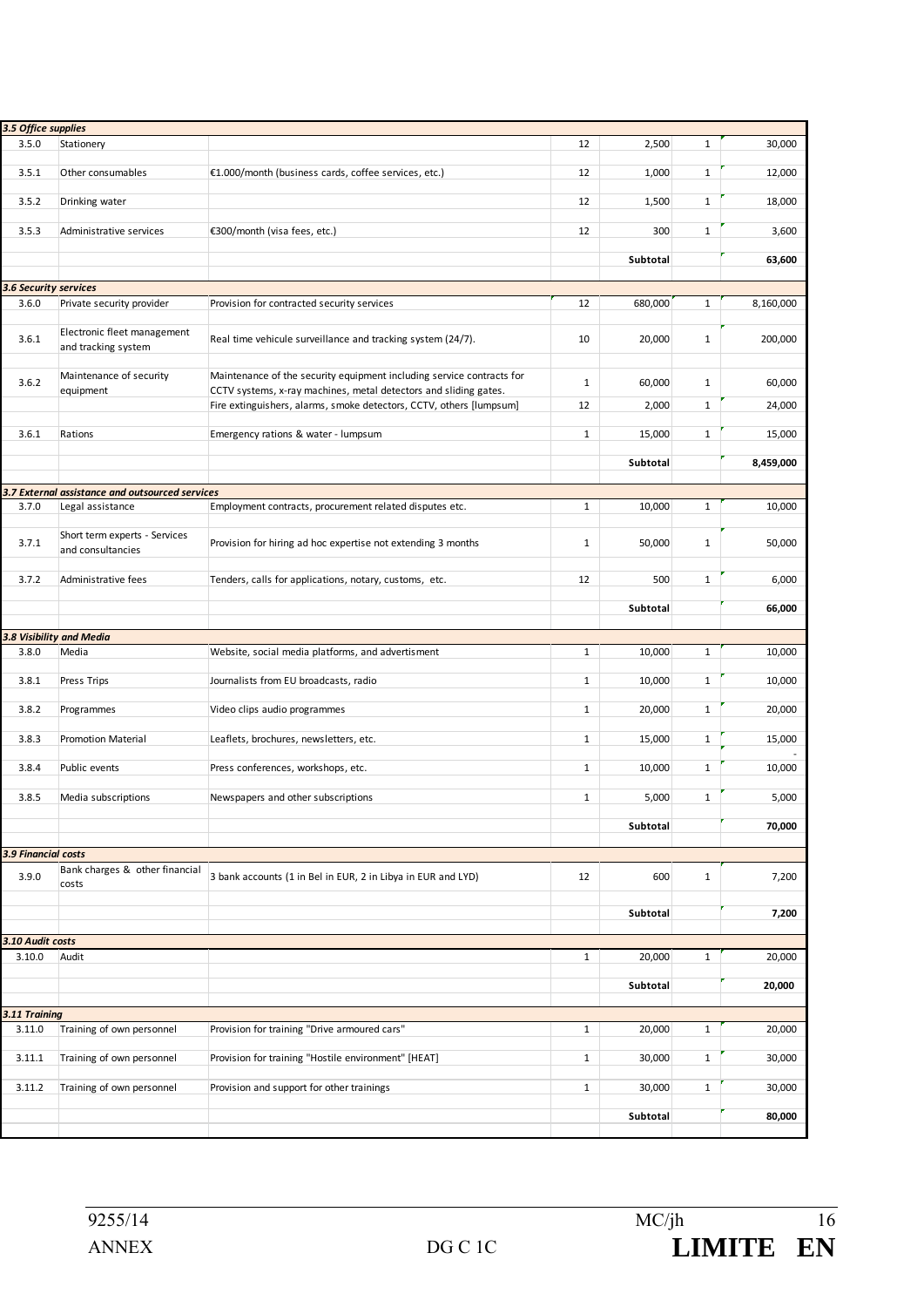|                    | 3.12 Welfare and Official Ceremonies |                                                                       |              |          |              |         |
|--------------------|--------------------------------------|-----------------------------------------------------------------------|--------------|----------|--------------|---------|
| 3.12.0             | Welfare                              | Provision for welfare activities                                      | 1            | 20,000   | $\mathbf{1}$ | 20,000  |
|                    |                                      |                                                                       |              |          |              |         |
| 3.12.1             | <b>Official Ceremonies</b>           | Venue hire, refreshments, certificates, medals, etc                   | $\mathbf{1}$ | 5,000    | $\mathbf{1}$ | 5,000   |
|                    |                                      |                                                                       |              |          |              |         |
|                    |                                      |                                                                       |              | Subtotal |              | 25,000  |
| 3.13 Medical       |                                      |                                                                       |              |          |              |         |
| 3.13.0             | Medical services                     | External provider (including ambulance) and waste disposal            | 12           | 15,000   | $\mathbf{1}$ | 180,000 |
|                    |                                      |                                                                       |              |          |              |         |
| 3.13.1             | Medical consumables and drugs        |                                                                       |              |          |              | 25,000  |
|                    |                                      |                                                                       |              |          |              |         |
|                    |                                      |                                                                       |              | Subtotal |              | 205,000 |
|                    |                                      |                                                                       |              |          |              |         |
| 3.14 Freight costs |                                      |                                                                       |              |          |              |         |
| 3.14.0             | Freight costs                        | Costs to ship assets to and from Tripoli                              | $\mathbf{1}$ | 50,000   | $\mathbf{1}$ | 50,000  |
|                    |                                      |                                                                       |              |          |              |         |
| 3.14.1             | Courier services                     |                                                                       | 12           | 100      | $\mathbf{1}$ | 1,200   |
|                    |                                      |                                                                       |              |          |              |         |
|                    |                                      |                                                                       |              | Subtotal |              | 51,200  |
|                    |                                      |                                                                       |              |          |              |         |
|                    | 3.15 Emergency expenses              |                                                                       |              |          |              |         |
| 3.15.0             | <b>Emergency Expenses</b>            | Full evacuation, delayed return from abroad, medical evacuation, etc. | $\mathbf{1}$ | 50,000   | $\mathbf{1}$ | 50,000  |
|                    |                                      |                                                                       |              |          |              |         |
|                    |                                      |                                                                       |              | Subtotal |              | 50,000  |
|                    |                                      |                                                                       |              |          |              |         |

# **5.1.4 Capital Costs (€3,513,000)**

#### **5.1.4.1 – Vehicles**

This budget covers the purchase of 6 B6 armoured vehicles, one armoured ambulance, one soft skin transport vehicle for mobile training, and also soft skin vehicles to be provided by other Missions. Transport costs of the shipment of the above mentioned vehicles are included. The budget also covers the setup of a workshop for vehicle maintenance in the Mission HQ.

### **5.1.4.2 – IT equipment**

This line covers all IT equipment needs of the Mission for the HQ, such as computers, servers, network devices, software, etc.

### **5.1.4.3 – Communication equipment**

This line covers all the equipment necessary for the Mission network of communications. It includes GSM, Radio, Satellite and VoIP equipment and all related software. GSM and Radio equipment would also be put at the disposal of the security services provided as per the contract established.

# **5.1.4.4 – Premises equipment**

This line covers all expenditure with the essential works and equipment for refurbishment of the Mission HQ and other necessary equipment for offices, lecture rooms, staff common areas, gym, etc.

### **5.1.4.5 – Miscellaneous equipment**

This line includes provisions for different equipment not covered under the previous lines.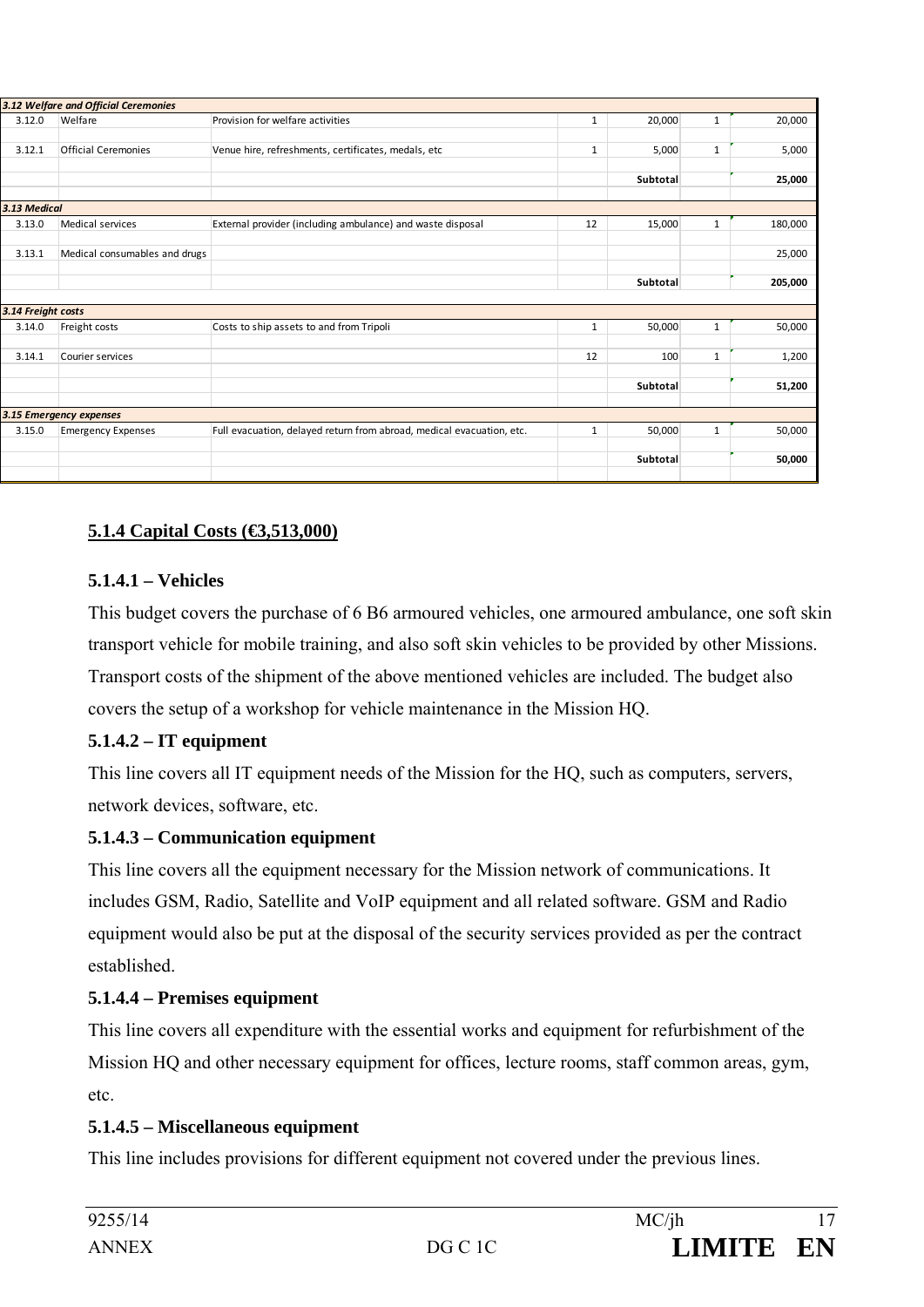#### **5.1.4.6 – Security equipment**

This line covers all the necessary security works and equipment for the Mission's HQ.

#### **5.1.4.7 – Medical equipment**

This line covers medical equipment for resuscitation, treatment of traumas, diagnosis and for any other medical treatment required. It also includes training equipment and mass casualty trauma kits for Mission vehicles.

| HEADING 4 - CAPITAL EXPENDITURE |                              |                                                                          |                | <b>TOTAL HEADING 4</b> |              | 3,513,000 |  |
|---------------------------------|------------------------------|--------------------------------------------------------------------------|----------------|------------------------|--------------|-----------|--|
| 4.1 Vehicles                    |                              |                                                                          |                |                        |              |           |  |
| 4.1.0                           | Armoured cars                | 6 vehicles B6                                                            | 6              | 190,000                | $\mathbf{1}$ | 1,140,000 |  |
|                                 |                              | Armoured ambulances (incl medical equipment and medicines)               | $\mathbf{1}$   | 250,000                | $\mathbf{1}$ | 250,000   |  |
|                                 |                              |                                                                          |                |                        |              |           |  |
| 4.1.1                           | Soft skin vehicles           | around 20 vehicles to be requested to other CSDP missions                |                |                        |              | p.m       |  |
|                                 |                              | Van/vehicle with capacity for transporting equipment                     |                |                        |              | 50,000    |  |
|                                 |                              |                                                                          |                |                        |              |           |  |
| 4.1.4                           | Vehicle equipment            | GPS, vehicle kit, Trailer etc.                                           |                |                        |              | 25,000    |  |
|                                 |                              |                                                                          |                |                        |              |           |  |
| 4.1.5                           | Transport costs for vehicles |                                                                          | $\mathbf{1}$   | 200,000                | $\mathbf{1}$ | 200,000   |  |
|                                 | Workshop for vehicle         |                                                                          |                |                        |              |           |  |
| 4.1.6                           | maintenance                  |                                                                          | $\mathbf{1}$   | 50,000                 | $\mathbf{1}$ | 50,000    |  |
|                                 |                              |                                                                          |                |                        |              |           |  |
|                                 |                              |                                                                          |                | Subtotal               |              | 1,715,000 |  |
|                                 |                              |                                                                          |                |                        |              |           |  |
| 4.2 IT equipment                |                              |                                                                          |                |                        |              |           |  |
| 4.2.0                           | Work stations                | Desktops, laptops, tablets and accessories (screens, mouses, etc.)       | $\mathbf{1}$   | 120,000                | $\mathbf{1}$ | 120,000   |  |
|                                 |                              |                                                                          |                |                        |              |           |  |
| 4.2.1                           | Printing devices             | Printers, plotter and accessories                                        | $\mathbf{1}$   | 25,000                 | $\mathbf{1}$ | 25,000    |  |
|                                 |                              |                                                                          |                |                        |              |           |  |
| 4.2.2                           | Network devices              | Equipment to create a secure network including accessories               | $\mathbf{1}$   | 135,000                | $\mathbf{1}$ | 135,000   |  |
|                                 |                              |                                                                          |                |                        |              |           |  |
| 4.2.3                           | Servers                      | Servers and equipment related                                            | $\mathbf{1}$   | 70,000                 | $\mathbf 1$  | 70,000    |  |
| 4.2.4                           | Other IT equipment           |                                                                          | $\mathbf{1}$   | 10,000                 | $\mathbf{1}$ | 10,000    |  |
|                                 |                              |                                                                          |                |                        |              |           |  |
| 4.2.5                           | Software                     |                                                                          | $\mathbf{1}$   | 80,000                 | $\mathbf{1}$ | 80,000    |  |
|                                 |                              |                                                                          |                |                        |              |           |  |
|                                 |                              |                                                                          |                | Subtotal               |              | 440,000   |  |
|                                 |                              |                                                                          |                |                        |              |           |  |
|                                 | 4.3 Communication equipment  |                                                                          |                |                        |              |           |  |
| 4.3.0                           | GSM phones                   | Mobile phones                                                            | $\mathbf{1}$   | 100                    | 60           | 6,000     |  |
|                                 |                              |                                                                          |                |                        |              |           |  |
| 4.3.1                           | Radio equipment              | Radio equipement - UHF and HF, Repeater, Fixed Station, Components, etc. |                |                        | $1\,$        | 130,000   |  |
|                                 |                              |                                                                          |                |                        |              |           |  |
| 4.3.2                           | <b>BGAN SAT</b>              | One fixed bunker (w/ outdoor antenna), one for travels                   | $\overline{2}$ | 4,000                  | $1\,$        | 8,000     |  |
| 4.3.3                           | VolP equipment               | Voice over IP equipment for mission staff and private security provider  | $\mathbf{1}$   | 60,000                 | $1\,$        | 60,000    |  |
|                                 |                              |                                                                          |                |                        |              |           |  |
| 4.3.4                           | Secure communication         | Sectra Phones                                                            | $\overline{2}$ | 8,000                  | $\mathbf{1}$ | 16,000    |  |
|                                 |                              |                                                                          |                |                        |              |           |  |
|                                 | Other communication          |                                                                          |                |                        |              |           |  |
| 4.3.5                           | equipment                    | SAT phones & others equipement                                           | $\mathbf{1}$   | 21,000                 | $\mathbf{1}$ | 21,000    |  |
|                                 |                              |                                                                          |                |                        |              |           |  |
| 4.3.6                           | Software                     | Radio management, VoIP SIP/Radio gateway, RF Communications System       | $\mathbf 1$    | 18,000                 | $1\,$        | 18,000    |  |
|                                 |                              | Analyzer                                                                 |                |                        |              |           |  |
|                                 |                              |                                                                          |                |                        |              |           |  |
|                                 |                              |                                                                          |                | Subtotal               |              | 259,000   |  |
|                                 |                              |                                                                          |                |                        |              |           |  |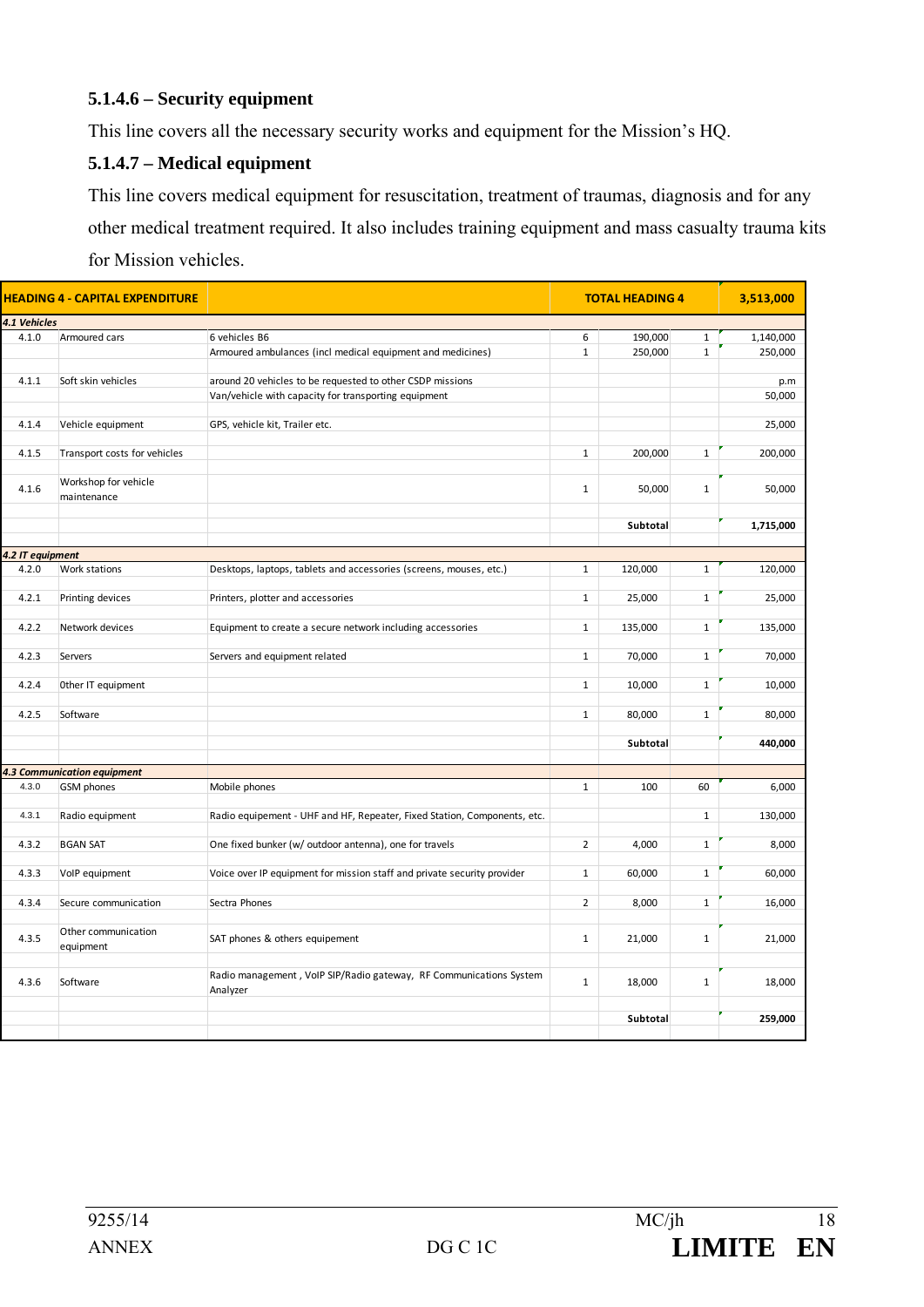|       | <b>4.4 Premises Equipment</b>                         |                                                                        |              |          |              |         |
|-------|-------------------------------------------------------|------------------------------------------------------------------------|--------------|----------|--------------|---------|
| 4.4.0 | Refurbishment of HQ                                   | Works needed for general upgrades on the HQ premises (drainage system, | $\mathbf{1}$ | 130,000  | 1            | 130,000 |
|       |                                                       | training hall, garage building etc.)                                   |              |          |              |         |
|       |                                                       | Accommodation & common space for the mission                           |              | 90,000   |              | 90,000  |
|       |                                                       |                                                                        |              |          |              |         |
| 4.4.1 | Provision for equipement HQ                           | HQ premises (including training hall, lecture room, gym etc.)          | $\mathbf{1}$ | 140,000  | $\mathbf{1}$ | 140,000 |
|       |                                                       | Accomodation, & common space for the mission                           | $\mathbf{1}$ | 90,000   | $\mathbf{1}$ | 90,000  |
|       |                                                       |                                                                        |              |          |              |         |
| 4.4.2 | Office Furniture & equipment                          | Lumpsum (Shredders, safe boxes, etc.)                                  | $\mathbf{1}$ | 70,000   | $\mathbf{1}$ | 70,000  |
|       |                                                       |                                                                        |              |          |              |         |
| 4.4.3 | Provision for supplementary accomodation & facilities |                                                                        |              |          |              | p.m     |
|       |                                                       |                                                                        |              |          |              |         |
|       |                                                       |                                                                        |              | Subtotal |              | 520,000 |
|       |                                                       |                                                                        |              |          |              |         |
|       | 4.5. Miscellaneous equipment                          |                                                                        |              |          |              |         |
| 4.5.0 | Miscellaneous equipment                               |                                                                        | 1            | 10,000   | 1            | 10,000  |
|       |                                                       |                                                                        |              |          |              |         |
|       |                                                       |                                                                        |              | Subtotal |              | 10,000  |
|       |                                                       |                                                                        |              |          |              |         |
|       | 4.6. Security equipment                               |                                                                        |              |          |              |         |
| 4.6.0 | Security upgrade                                      | sup. protection wall, screen fences, additional vehicle gate, motion   | $\mathbf{1}$ | 360,000  | $\mathbf{1}$ | 360,000 |
|       |                                                       | detectors, weapon armoury container, intercom system etc.              |              |          |              |         |
| 4.6.1 | Security equipment                                    | Access cards, fire safety equipement, night vision devices etc.        | 1            | 70,000   | 1            | 70,000  |
|       |                                                       |                                                                        |              | Subtotal |              | 430,000 |
|       |                                                       |                                                                        |              |          |              |         |
|       | 4.7. Medical equipment                                |                                                                        |              |          |              |         |
| 4.7.0 | Medical equipment                                     | Resucitation, trauma, diagnostic and personal equipments               | $\mathbf{1}$ | 65,000   | $\mathbf{1}$ | 65,000  |
|       |                                                       |                                                                        |              |          |              |         |
| 4.7.1 | Training material                                     |                                                                        | $\mathbf{1}$ | 12,000   | 1            | 12,000  |
|       |                                                       |                                                                        |              |          |              |         |
| 4.7.2 | Furniture                                             | Medical cabinet, bed, fridge, etc.                                     | $\mathbf{1}$ | 12,000   | $\mathbf{1}$ | 12,000  |
|       |                                                       |                                                                        |              |          |              |         |
| 4.7.3 | Other equipment                                       | Medical kits for cars, trauma kits, etc.                               | 1            | 50,000   | 1            | 50,000  |
|       |                                                       |                                                                        |              | Subtotal |              | 139,000 |
|       |                                                       |                                                                        |              |          |              |         |

# **5.1.5. Representation (€24,000)**

Representation costs up to  $\epsilon$ 24,000 are covered by the Mission budget.

| <b>HEADING 5 - REPRESENTATION</b> |                |                                   |    | <b>Total Heading 5</b> | 24,000 |
|-----------------------------------|----------------|-----------------------------------|----|------------------------|--------|
| 5.1. Representation               |                |                                   |    |                        |        |
| 5.1.0                             | Representation | Including representation presents | 12 | 2,000                  | 24,000 |
|                                   |                |                                   |    | Subtotal               | 24,000 |
|                                   |                |                                   |    |                        |        |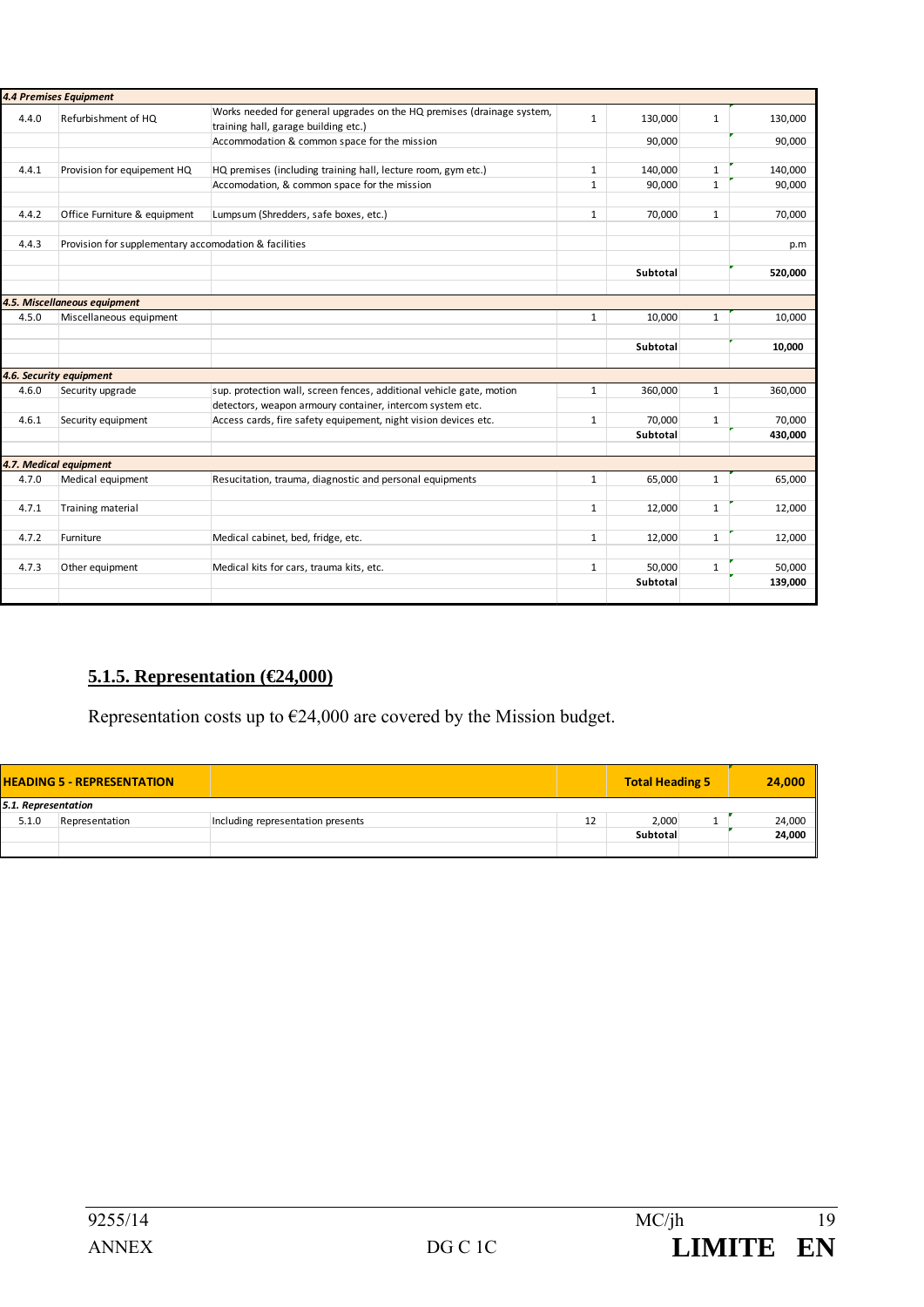## **5.1.6. Projects (€771,800)**

Heading 6 includes provisions to support different projects that will be implemented by the mission. Most of the projects may be held in training facilities provided by the Libyan authorities, and on the ground.

### **5.1.6.1 – Participation of Libyan experts to training, study visits, or events in Europe**

This line covers all costs with the participation of Libyan counterparts in training, study visits or any other relevant events in Europe. The line will cover flight costs, daily allowances, accommodation, and venue rental when necessary and any other small relevant costs identified.

### **5.1.6.2 – Support of conferences, training sessions / events in Libya and in the region**

This line covers all costs with Libyan counterparts and other sponsored participants, for the participation in trainings, study visits, workshops, etc., in Libya or in the region. The costs covered include flight and other transport, daily allowances, accommodation, venue rental and any other relevant services if necessary.

### **5.1.6.3 – Exchange of gifts and graduation ceremonies at the end of the training sessions**

This line covers costs with the organization or participation in graduation ceremonies mainly related to venue hire and hospitality.

Other costs as certificates, medals and small representation gifts are also included.

### **5.1.6.4 – Training Equipment**

This line covers all the equipment considered essential by EUBAM Operations department to conduct their trainings and other events in Libya.

Mission will also setup a mobile training unit to be able to better extend the activities to all the relevant areas of Libya for which some specific equipment will be necessary.

### **5.1.6.5 – Geospatial Info**

This line covers maps and satellites from the EU satellite centre.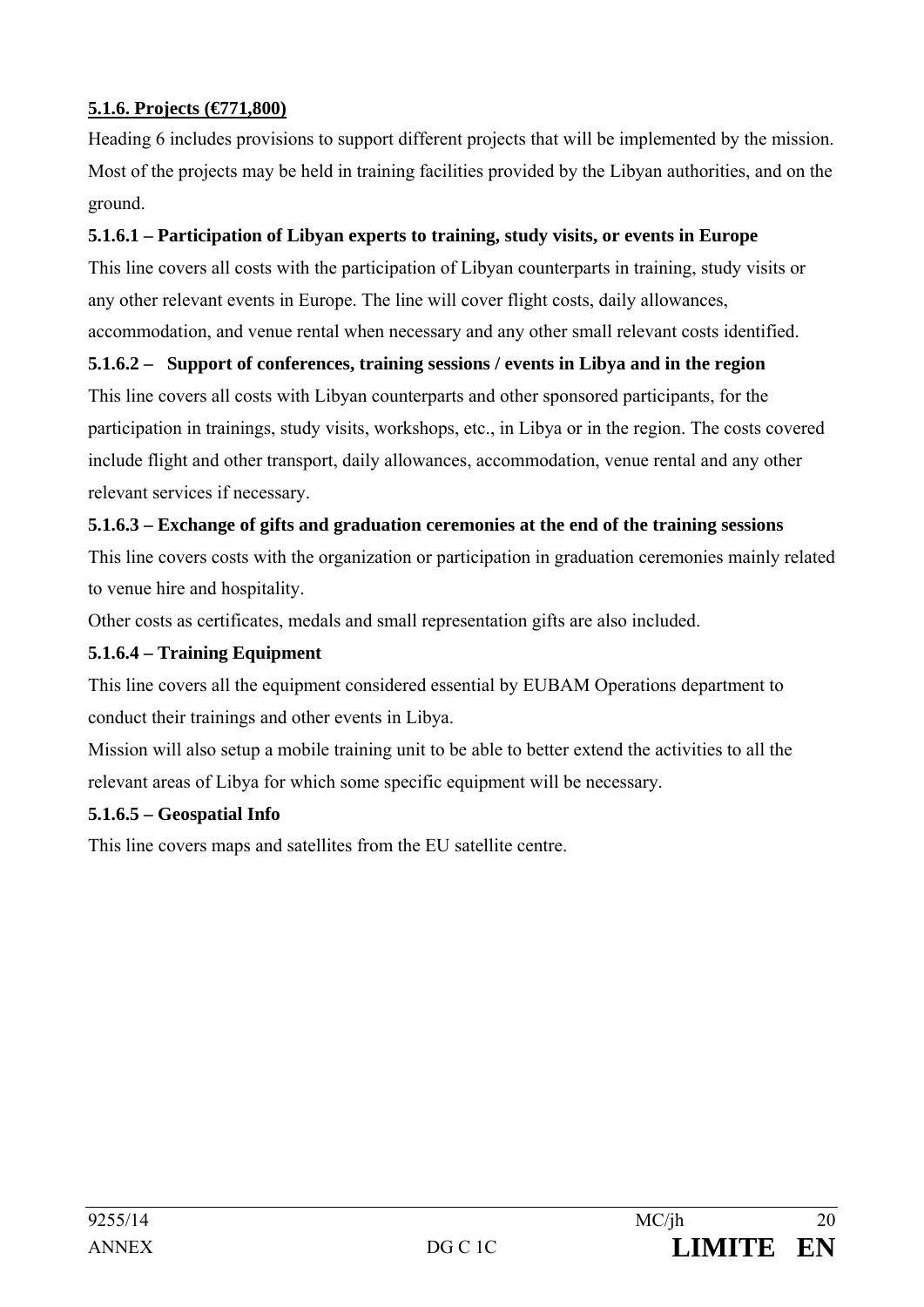| <b>HEADING 6 - PROJECTS</b>  |                                                                             |                                                                                                      |              | <b>Total Heading 6</b> |              | 771,800 |
|------------------------------|-----------------------------------------------------------------------------|------------------------------------------------------------------------------------------------------|--------------|------------------------|--------------|---------|
|                              | 6.1 Participation of experts to training, study visits, or events in Europe |                                                                                                      |              |                        |              |         |
| 6.1.0                        | Events in Europe                                                            | Flights to and from Europe (total of 70 participants)                                                | 70           | 1,000                  | $\mathbf{1}$ | 70,000  |
|                              |                                                                             | Perdiem (70 participants * 11 days)                                                                  | 770          | 90                     | 1            | 69,300  |
|                              |                                                                             | Accommodation (70 participants * 10 nights)                                                          | 700          | 150                    | $\mathbf{1}$ | 105,000 |
|                              |                                                                             | Interpretation (300 * 10 events)                                                                     | 10           | 300                    | $\mathbf{1}$ | 3,000   |
|                              |                                                                             | Venue Rental including hospitality (lunch, refreshing pause etc.) : lumpsum                          |              |                        |              | 10,000  |
|                              |                                                                             | Miscellaneous                                                                                        |              |                        | $\mathbf{1}$ | 5,000   |
|                              |                                                                             |                                                                                                      |              | Subtotal               |              | 262,300 |
|                              |                                                                             |                                                                                                      |              |                        |              |         |
|                              |                                                                             | 6.2 Support of conferences, workshops, events and trainings in Libya and in the region               |              |                        |              |         |
| 6.2.0                        |                                                                             | Events in Libya and in the region Flights to and from Europe or in the region, and other transports. | 40           | 700                    | $\mathbf{1}$ | 28,000  |
|                              |                                                                             | Perdiem (40 persons * 5 days) - lumpsum                                                              | 200          | 100                    | $\mathbf{1}$ | 20,000  |
|                              |                                                                             | Accommodation (40 persons * 4 nights)                                                                | 200          | 150                    | $\mathbf{1}$ | 30,000  |
|                              |                                                                             | Venue rental including hospitality (lunch, refreshing pause etc.), lumpsum                           |              |                        |              | 8,000   |
|                              |                                                                             | Interpretation (300 * 20 events)                                                                     | 30           | 300                    | $\mathbf{1}$ | 9,000   |
|                              |                                                                             | Miscellaneous                                                                                        |              |                        |              | 4,000   |
|                              |                                                                             |                                                                                                      |              | Subtotal               |              | 99,000  |
|                              |                                                                             | 6.3 Exchange of gifts and graduation ceremonies at the end of the training sessions                  |              |                        |              |         |
| 6.3.0                        | <b>Graduation ceremonies</b>                                                | Venue hire, refreshments, certificates, medals, etc                                                  |              |                        |              | 5,000   |
|                              |                                                                             |                                                                                                      |              | Subtotal               |              | 5,000   |
|                              | <b>6.4 Training equipment</b>                                               |                                                                                                      |              |                        |              |         |
|                              |                                                                             |                                                                                                      |              |                        |              |         |
| 6.4.1                        | Communications                                                              | Radios + accessories                                                                                 | 20           | 500                    | $\mathbf{1}$ | 10,000  |
| 6.4.2                        | Maritime safety and rescue, and Inflatable boat                             |                                                                                                      | $\mathbf{1}$ | 2,500                  | $\mathbf{1}$ | 2,500   |
|                              | maintenance equipment                                                       | Audio/video equipment (helmet camera ec.)                                                            |              |                        | $\mathbf{1}$ | 10,000  |
|                              |                                                                             | First aid training kits                                                                              |              |                        | $\mathbf{1}$ | 9,500   |
|                              |                                                                             | Bording Officers course (protective gear etc.)                                                       |              |                        | $\mathbf{1}$ | 15,000  |
|                              |                                                                             | Communication simulator software etc.                                                                | 11           | 3,000                  | $\mathbf{1}$ | 33,000  |
|                              |                                                                             |                                                                                                      |              |                        |              |         |
| 6.4.3                        | Training tools and support                                                  | Desktop and laptop computers                                                                         | 30           | 800                    | $\mathbf{1}$ | 24,000  |
|                              |                                                                             | Software (analytical, language etc.)                                                                 |              |                        | $\mathbf{1}$ | 5,000   |
|                              |                                                                             | Translation equipment                                                                                |              |                        | $\mathbf{1}$ | 2,000   |
|                              |                                                                             | Printers, projectors & other materials                                                               |              |                        | $\mathbf{1}$ | 9,000   |
|                              |                                                                             | Stationery                                                                                           |              |                        | $\mathbf{1}$ | 5,000   |
|                              |                                                                             |                                                                                                      |              |                        |              |         |
| 6.4.4                        | Field Based Customs, Border                                                 | Inspection tool kits (mirrors etc.)                                                                  |              |                        | $\mathbf{1}$ | 20,000  |
|                              | Guard and Border Police training Document examination kits                  |                                                                                                      |              |                        | $\mathbf{1}$ | 5,000   |
|                              |                                                                             | Surveillance equipment                                                                               | $\mathbf{1}$ |                        | $\mathbf{1}$ | 17,000  |
|                              |                                                                             | Uniforms and personnal equipment for instructors                                                     |              |                        |              | 20,000  |
|                              |                                                                             | Training package, equipement, and supplies for border guard field training                           | 180          | 400                    | $\mathbf{1}$ | 72,000  |
|                              |                                                                             | Medical training equipment                                                                           | $\mathbf{1}$ |                        | $\mathbf{1}$ | 10,000  |
|                              |                                                                             | Navigation equipment & mapping                                                                       | $\mathbf{1}$ |                        | 1            | 3,000   |
|                              |                                                                             | Portable Generator                                                                                   |              |                        | $\mathbf{1}$ | 12,500  |
|                              |                                                                             | Portable Anntena for Internet Satellite Connection                                                   |              |                        | $\mathbf{1}$ | 10,000  |
|                              |                                                                             |                                                                                                      |              |                        |              |         |
| 6.4.5                        | Other equipment/services                                                    | Provision for small training equipment and services                                                  |              |                        | 1            | 15,000  |
|                              |                                                                             |                                                                                                      |              | Subtotal               |              | 309,500 |
|                              |                                                                             |                                                                                                      |              |                        |              |         |
| 6.5 Geospatial info<br>6.5.0 | Geospation info                                                             | Maps and satellite images from the EU satellite center                                               | 12           | 8,000                  | $\mathbf{1}$ | 96,000  |
|                              |                                                                             |                                                                                                      |              | Subtotal               |              | 96,000  |
|                              |                                                                             |                                                                                                      |              |                        |              |         |

### **5.1.6. Contingencies (€ 638,018)**

The contingency reserve of  $\epsilon$ 638,018 being 2,42% of the mission cost will be used only with a prior written approval of the Commission.